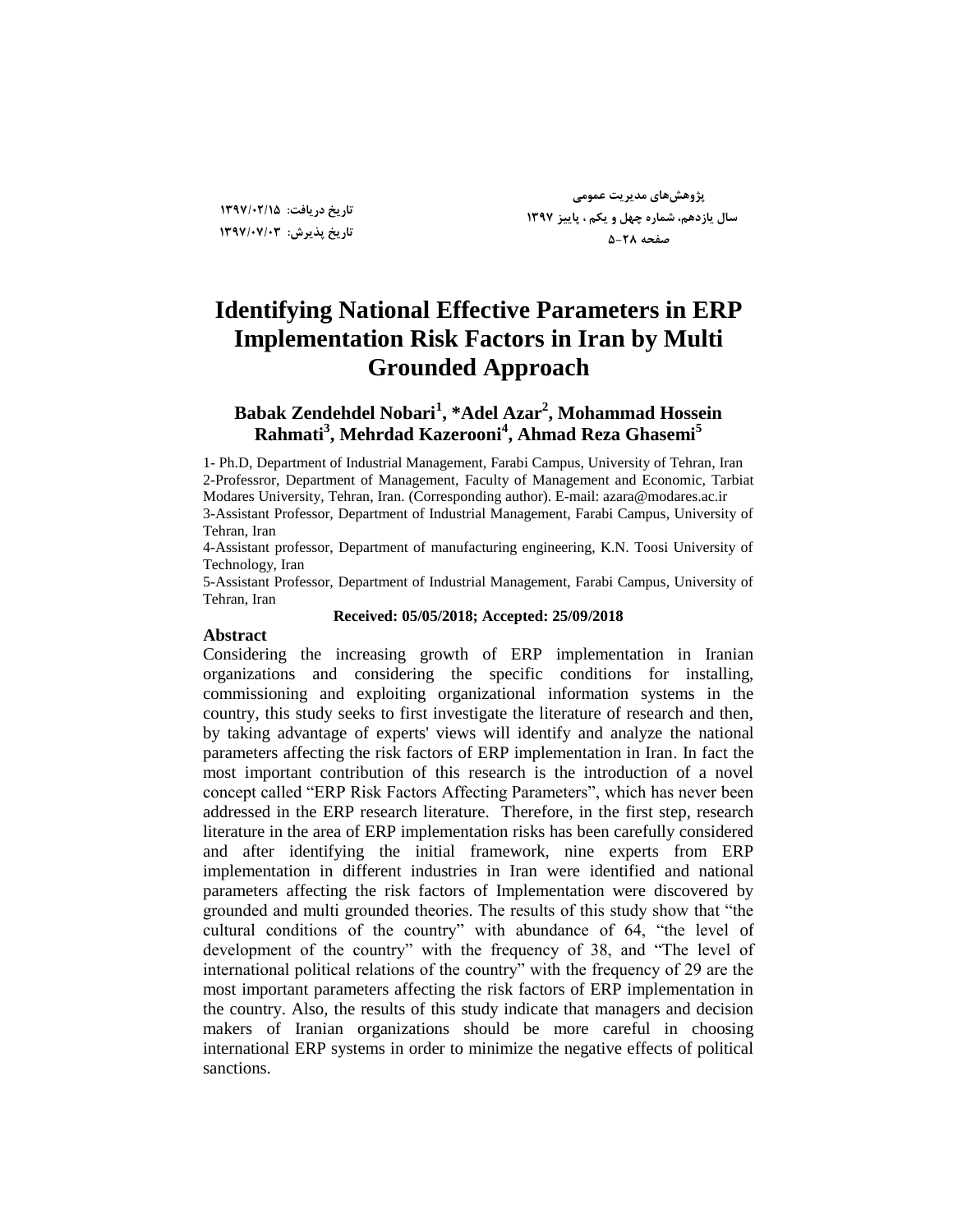#### **Introduction**

Approximately two decades have passed since the emerge of a concept called Enterprise Resource Planning (ERP) to the business world, and so far, many articles have been published on how successful implementation or failure factors in the research literature. However, one of the cases has been neglected so far is the study of the grounding factors affecting the risk factors of the implementation of this system. The research seeks to fill this gap with a new concept called "parameters affecting risk factors". From the researcher's point of view, these parameters are divided into organizational and national divisions. The main goal of the paper is to identify the national parameters affecting risk factors in Iranian organizations, taking into account the concepts contained in the research literature.

#### **Case Study**

According to the exploratory nature of the research objectives, the metasynthesis approach was selected. The sample of literature and studies on the subject of conditions affecting ERP implementation risk factors was chosen since 2000 to 2016.

#### **Materials and Methods**

The methodology of this research is exploratory, considering that so far no work has been done on the risk factors affecting parameters of ERP implementation. The research strategy is also qualitative. At the first step, the study achieves a basic framework by using Meta-Synthesis Method, which is further developed and, in the second step, research findings are improved by utilizing the Grounded and Multi Grounded Theories.

#### **Findings**

One of the most significant results of the present study is the integration of Iranian ERP implementation experts' tacit knowledge with the results of research literature meta-synthesis approach on the national parameters affecting the risk factors of ERP implementation, which includes The level of development of the country, Economic conditions of the country, The level of international political relations of the country, The range of changes in the laws and regulations of the country And the cultural conditions of the country. In fact, these are five main ERP implementation risk factors national affecting parameters, derived from the research.

#### **Discussion and Results**

The main objective of this research is to identify the national parameters affecting the risk factors of ERP implementation. Using the Meta-Synthesis approach, in the first step the primary framework was obtained by examining 15 documents. After analyzing qualitative content and coding with meta-synthesis techniques in Maxqda Software, a semi-structured questionnaire was developed by the researcher. Then by identifying experts in consulting and implementing ERP in different industries of Iran, using the Grounded and Multi Grounded Theories, the model derived from the meta-synthesis phase was improved. As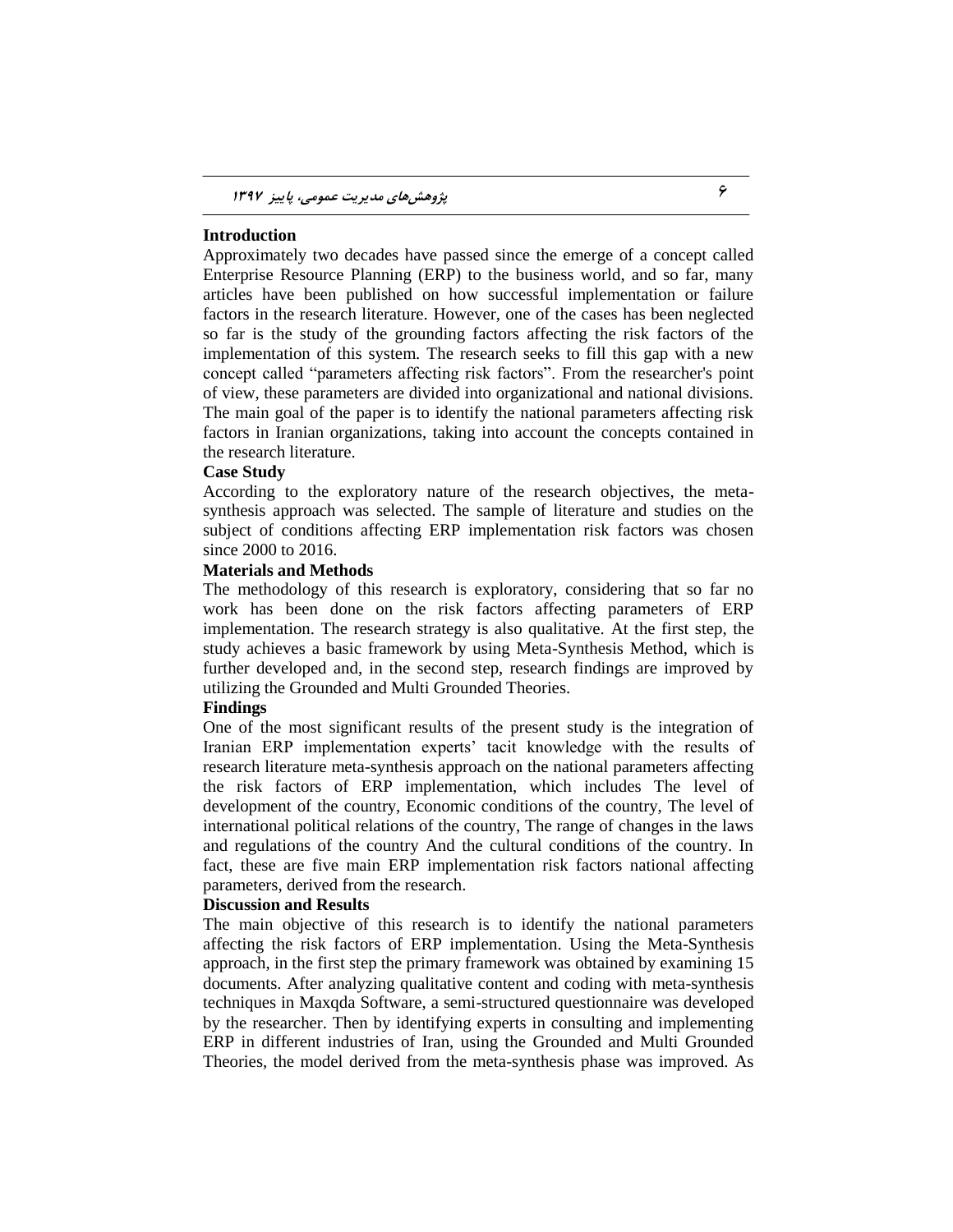noted in the research findings, five main themes were identified as the most important national parameters affecting the risk factors of implementation.

In the following three codes, the experts' interviews were identified as the most important research codes that could be considered as a guide for evaluating the risks of ERP implementation in Iran:

- Cultural conditions of Iran

- Issues related to consulting and implementation of ERP in Iran

- Challenges of selecting international ERPs in Iran

Also, the accuracy of the counted codes in the process of Multi Grounded theory can highlight important points for implementers, managers and consultants, especially in Iran. For example, the code "the high rate of turnover for migration on developing countries" on the theme of "The level of development of the country" was not addressed before in the research literature on ERP implementation. However, countries such as Iran, which have high rates of immigration of educated workers, should pay attention to this point on the early stages of project planning; this point is intended for implementers and consultants. Because, many failures of implementations in Iran were due to the migration of one or more key work forces during the implementation and postimplementation phase. Another important result of the present research is the direct and indirect effects of international sanctions on costs, processes and quality of consultancy and implementation. Some managers in Iran think that the most important negative effect of sanctions in the ERP area is the complication of the licensing process from the company and the software selection phase, while in the opinion of the experts in this study, the effects of the sanctions can be extended to implementation and post- implementation phases. Because some modules require the presence of international advisers, for the reason of implementation complexity and the lack of similar domestic experiences, consultants are not willing to travel to Iran owing to fears of further deprivation by the US government and to be prevented traveling to other countries after a trip to Iran. On the other hand, even in the form of telecommunication, due to the identification of Internet IPs of Iran, the possibility of connection is not provided. Additionally granting remote access permissions to external advisers is contrary to the basic principles of information security standards. One of the other restrictions imposed by sanctions is the impossibility of direct costs payments to foreign partners, which will lead to secondary problems, such as delayed payments and increase of costs.

#### **Conclusion**

According to the results of the research, it is clear that the implementation of ERP system depends on the country's conditions in which the organization is located. These conditions (national parameters), while affecting the ERP implementation risk factors , are often not under the control of the organization, and therefore decisions on the selection, implementation, and maintenance of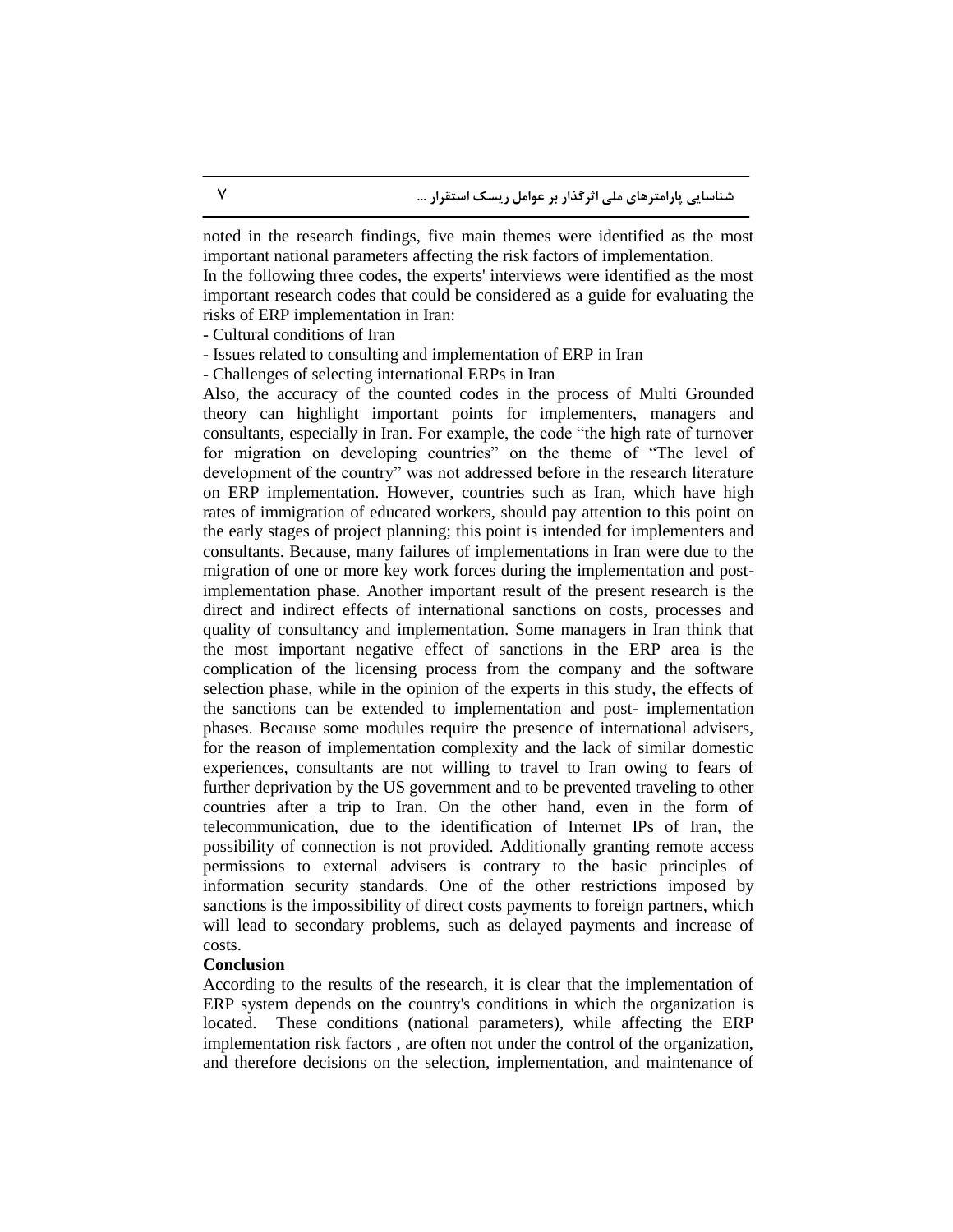ERP systems will be directly or indirectly affected by them. Given that international consultants and implementers generally are not familiar with the fluctuations of these national parameters (especially the political and cultural conditions of the country), it is the responsibility of Iranian advisers and decision makers to mitigate their effects by identifying and taking into account these parameters. In fact, the results of this study, on the one hand, can make the way flat for decision making and oversight in all stages of implementation (selection, implementation, and post-implementation) of ERP for internal organizational managers, and on the other hand, can help consultants and implementers manage ERP implementation's risks with respect to Iran's environmental conditions.

**Key Words:** Enterprise Resource Planning (ERP) Implementation, Implementation Risk Factors, Meta-Synthesis, Multi Grounded Theory, Grounded Theory.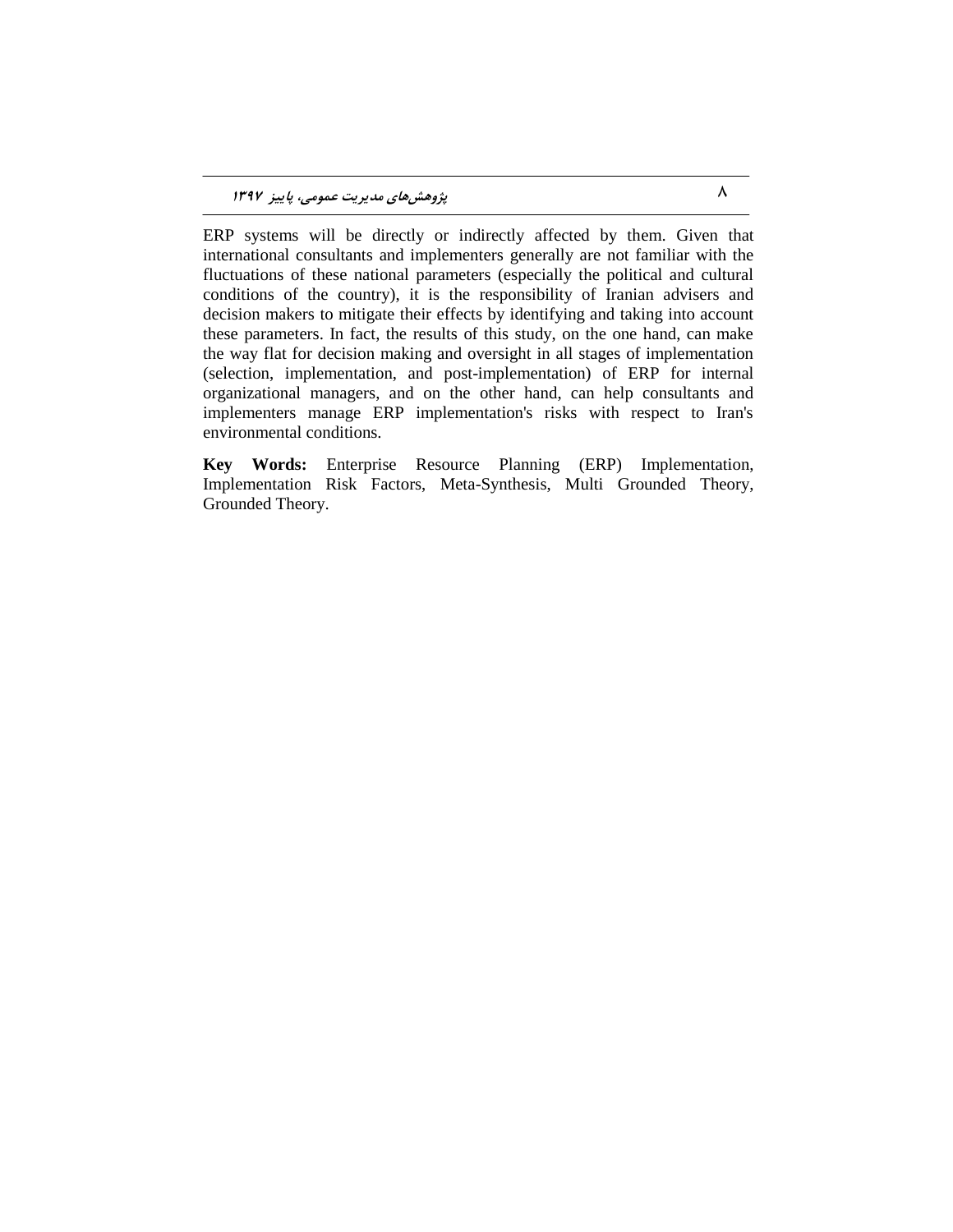# **شناسایی پارامترهای ملی اثرگذار بر عوامل ریسک استقرار ERP در ایران با رویکرد نظریهی چندزمینهای D**

# **دکتر بابک زندهدل نوبری\*-دکتر عادل آذر\*\*- دکتر محمدحسین رحمتی\*\*\*-- دکتس احمدزضا قاسمی دکتس مُسداد کاشزيوی**

#### **چکیذُ**

**با توجه به رشد روزافزون استقرار ERP در سازمان هاى ایرانى و با در نظر داشتن شرایط ویژهاى که در** خصوص نصب، راهاندازی و بهرهبرداری از سامانههای اطلاعاتی سازمانی در کشور وجود دارد، این پژوهش **تز آى است تا ًخست تا هطالعِی ادتیات تحقیق ٍ سپس تا تْزُگیزی اس ًظزات خثزگاى، پاراهتزّای هلی اثزگذار تز عَاهل ریسک استقزار ERP در ایزاى را ضٌاسایی ٍ هَرد تزرسی قزار دّذ. در ٍاقع هْنتزیي ًَآٍری ایي پژٍّص، هعزفی ٍ تزرسی هفَْهی تحت عٌَاى پاراهتزّای اثزگذار تز عَاهل ریسک است کِ**  تاکنون در ادبیات تحقیق استقرار **ERP مورد توجه واقع نشده است. از این رو در این پژوهش در گام ًخست، ادتیات تحقیق در حَسُی ریسک استقزار ERP تا رٍیکزد فزاتزکیة هَرد تزرسی دقیق قزار گزفت ٍ پس اس ضٌاسایی چْارچَب اٍلی،ِ 9 ًفز اس خثزگاى استقزار ERP در کطَر ضٌاسایی ٍ تا رٍشّای**  نظریه دادهبنیاد و چندزمینهای نسبت به کشف و شناسایی پارامترهای ملی اثرگذار بر عوامل ریسک استقرار اقدام شد. نتایج این پژوهش نشان از این امر دارد که ویژگیهای فرهنگی کشور با فراوانی ۶۴، **سطح تَسعِیافتگی کطَر تا فزاٍاًی 38 ٍ سطح رٍاتط سیاسی تیيالوللی کطَر تا فزاٍاًی 29 تِ تزتیة هْنتزیي پاراهتزّای اثزگذار تز عَاهل ریسک استقزار ERP در کطَر ّستٌذ. ّوچٌیي ًتایج ایي پژٍّص ًطاى هیدّذ کِ هذیزاى ٍ تصوینگیزاى ساسهاىّای ایزاًی هیتایست در اًتخاب سیستنّای ERP** بین المللی دقت نظر بیشتری داشته باشند تا اثرات منفی تحریمهای سیاسی به حداقل برسند.

**ياژٌَای کلیدی: استقزار تزًاهِریشی هٌاتع ساسهاى )ERP)، فزاتزکیة، عَاهل ریسک استقزار، ًظزیِی**  چندزمینهای و نظریهی دادهبنیاد.

 $\overline{a}$ 

۱- این مقاله از رساله دکتری استخراج گردیده است.

<sup>\*</sup> دکترای مدیریت تحقیق در عملیات پردیس فارابی دانشگاه تهران .

<sup>\*\*</sup> نویسندهی مسئول- استاد گروه مدیریت صنعتی دانشگاه تربیت مدرس azara@modares.ac.ir

<sup>\*\*\*</sup> استادیار مدیریت دولتی پردیس فارابی دانشگاه تهران

<sup>\*\*\*\*</sup> استادیار دانشکده مکانیک دانشگاه خواجهنصیرالدین طوسی.

<sup>\*\*\*\*\*</sup> استادیار مدیریت صنعتی پردیس فارابی دانشگاه تهران.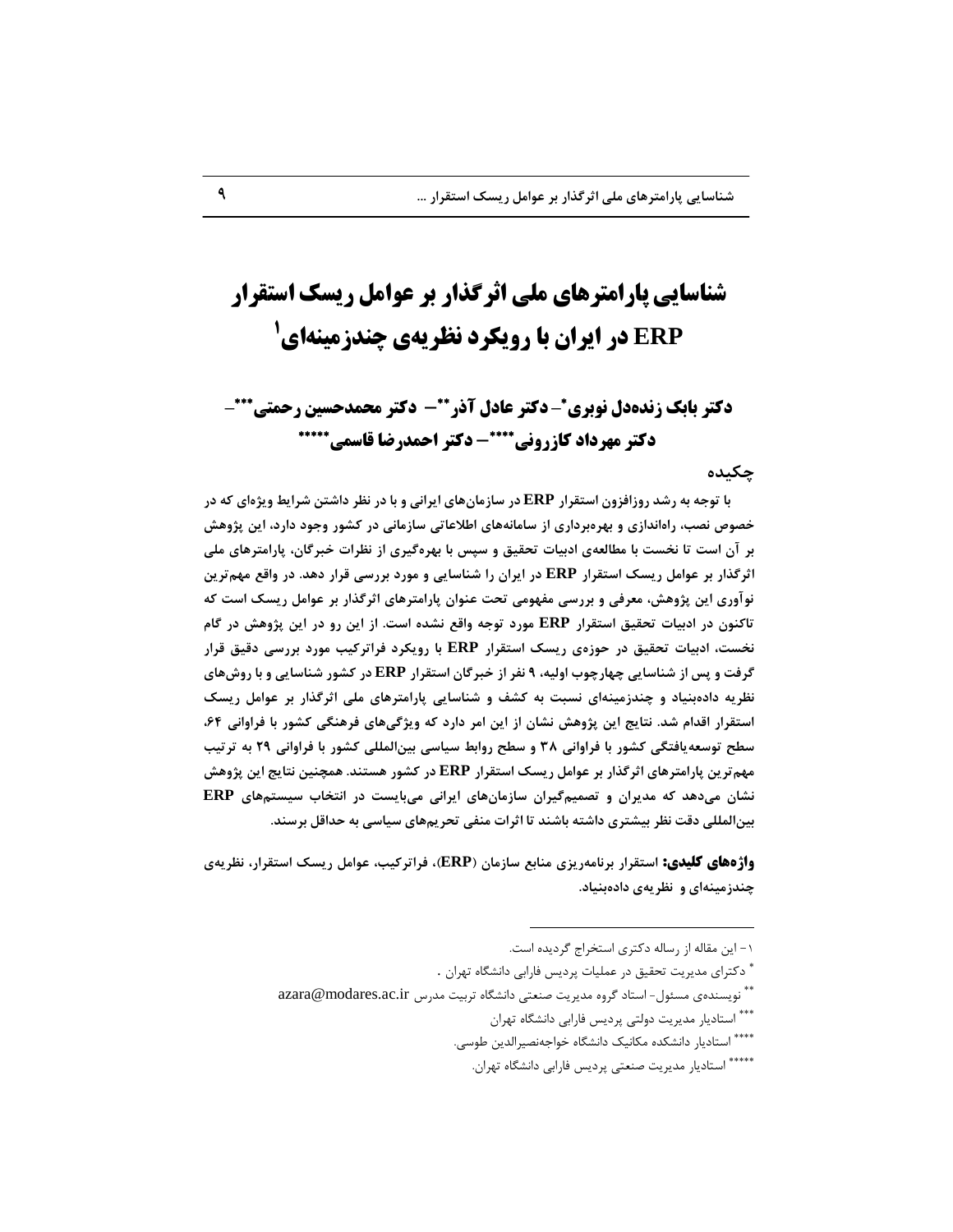#### **هقذهِ**

نزدیک به دو دهه از ورود مفهومی تحت عنوان برنامهریزی منابع سازمان به دنیای کسب و کار می گذرد و تاکنون مطالب بسیاری در زمینهی چگونگی استقرار موفق یا عوامل شکست آن در ادبیات پژوهش منتشر شده است. لیکن یکی از مواردی که تاکنون مورد غفلت واقع شده است، بررسی عوامل زمینهای مؤثر بر عوامل ریسک استقرار این سامانه بوده است. این پژوهش در صدد است تا این خلا را با مفهومی نوین تحت عنوان پارامترهای اثر گذار بر عوامل ریسک پر کند. از نگاه پژوهشگر این پارامترها به دو بخش سازمانی و ملی تقسیم میشوند که هدف اصلی مقالهی پیشررو شناسایی پارامترهای ملی مؤثر بر عوامل

ریسک در سازمانهای ایرانی با درنظر داشتن مفاهیم موجود در ادبیات تحقیق است. ERP یک بسته راهحلهای نرمافزاری جامع است که به دنبال یکپارچهکردن عملکردها و **E**RP فرایندهای سازمان در راستای ارائهی یک دیدگاه جامع از سازمان به واسطهی یک معماری  $\text{ERP}_{\mathcal{S}}$ واحد فناوری اطلاعات است *(Jarrar, Al-Mudimigh, & Zairi, 2000).* معماری به گونهای است که موجب جریان روان اطلاعات میان قسمتهای مختلف سازمان می گردد و درواقع تبادل اطلاعات بین اجزای گوناگون سازمان را از سطوح استراتژیک تا میانی و عملیاتی آسان میسازد و موجب ارزشافرینی بیشتر و کسب موفقیت در عرصهی پویای *Mousakhani, Mirshojaei, HassanZadeh, & HaghKhah, ) , ,* .)*2014*

**در تعزیف ریسک ٍ عَاهل ریسک استقزار ERP ًش هیتَاى گفت کِ** فجبرت "ریغه" زر ادبیات تحقیق از دیدگاههای مختلفی تعریف شده است. از دیدگاه ریاضیات احتمال آماری یه پیبٔس زر تزویت ثب ؽست اثز آٖ تقزیف ؽسٜ اعت )*2003 ,Boholm*). ثغیبری اس سیستمهای برنامهریزی منابع سازمان پس از مدت کوتاهی که به ظاهر تکمیل می شوند، دچار وقفه می گردند که این مسئله نشانِدهندهی وجود دیدگاهی ایستا و مقطعی به جای دیدگاه استراتژیک و بلندمدت در پیادهسازی سیستم است *(Azar & Jahanyan, 2013).* در پروژههای ERP می توان از دیدگاههای مختلفی ریسک را تعریف نمود. به بیان دیگراگر مواجهه با یک عامل موفقیت یا عامل شکست به درستی انجام نشود، آن عامل می تواند  $\delta$ ، در پروژهی ERP ریسک به مفهوم احتمال یک *O'Leary, 2002).* در پروژهی پیامد نامطلوب تعریف شده است که پنج نوع پیامد کیفیت پایین سیستم، عبور از هزینه-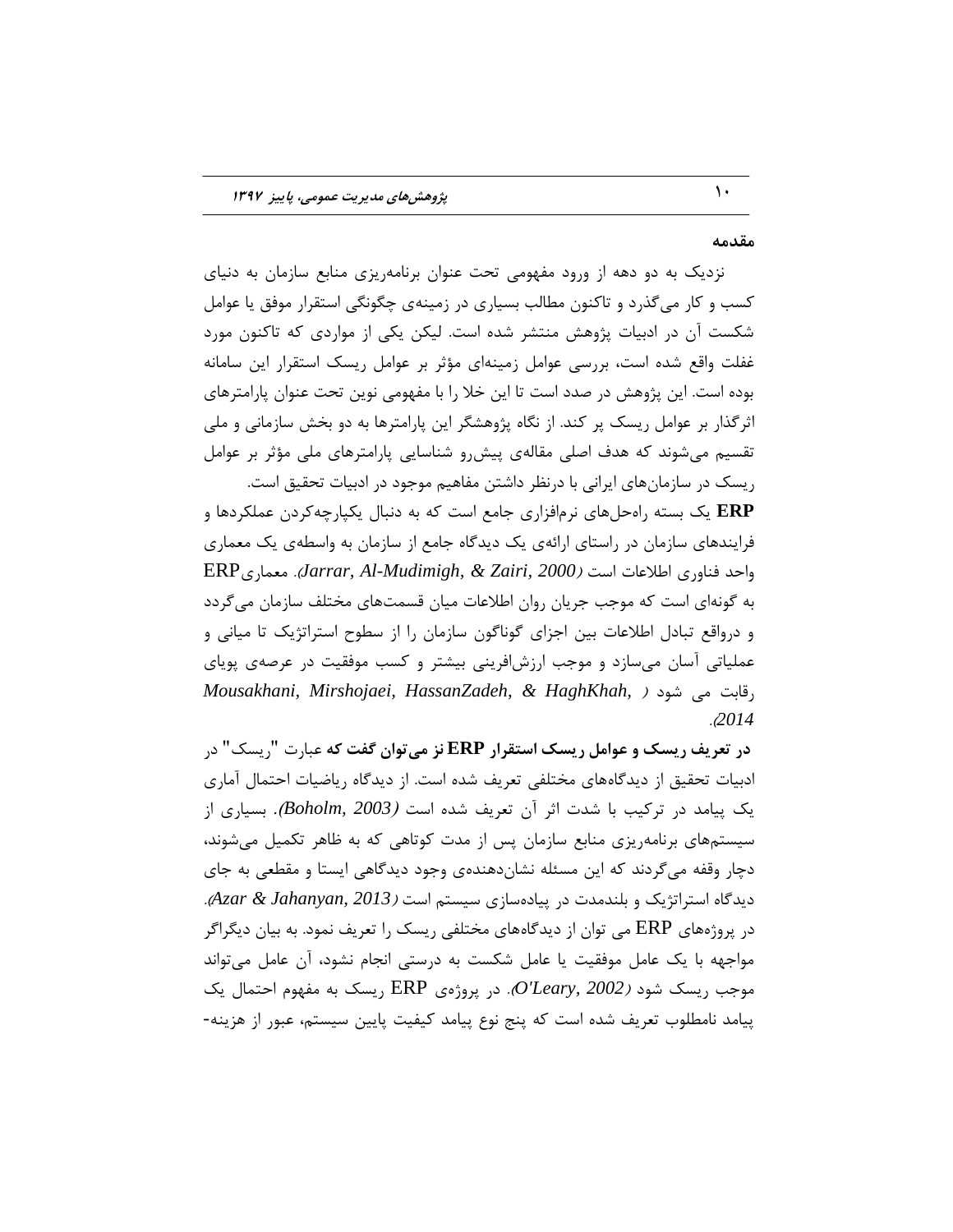های مصوب، از دست رفتن مهلت، نارضایتی کاربران و توقف پروژه مختلف را شامل می .)*Poba-Nzaou, Raymond, & Fabi, 2008*( زٛؽ

### **پیطیٌِی پژٍّص**

با توجه به این که مفهوم پارامترهای مؤثر بر عوامل ریسک برای نخستین بار است که در ادبیات استقرار ERP مطرح می شود، لذا جهت بررسی پیشینهی تحقیق در ایران، مقالات حوزهی ریسک استقرار ERP مورد بررسی قرار گرفتند که در ادامه به مختصری از نتایج مرور ادبیات اشاره خواهد شد(جدول ۱). یکی از مهم ترین دلایلی که باعث می شود در ادبیات تحقیق، کمتر به ریسک استقرار ERP پرداخته شود و تجارب شکست مورد بررسی و مطالعه ی کمتری قرار میگیرد، این است که سازمانها طبیعتاً علاقه ای به افشا و موشکافی شکستهای خود ندارند *(Hakim & Hakim, 2010) .* در یکی از پژوهشهای گذشته، محققین در مقالهی خود از شرایط آغازین برای استقرار نام بردهاند که می توان آن را ٔتزازف ثب پبرأتزٞبی اثزٌذار ثز فٛأُ ریغه اعتمزار ERP زر٘ؾز ٌزفت ) *& Markus* .)*Tanis, 2000*

ضمن آن كه جهت بررسی ادبیات تحقیق در پایگاههای اطلاعات علمی استنادی نیز از رویکرد فراترکیب استفاده شد که نتایج آن در بخشهای بعدی ارائه خواهد شد.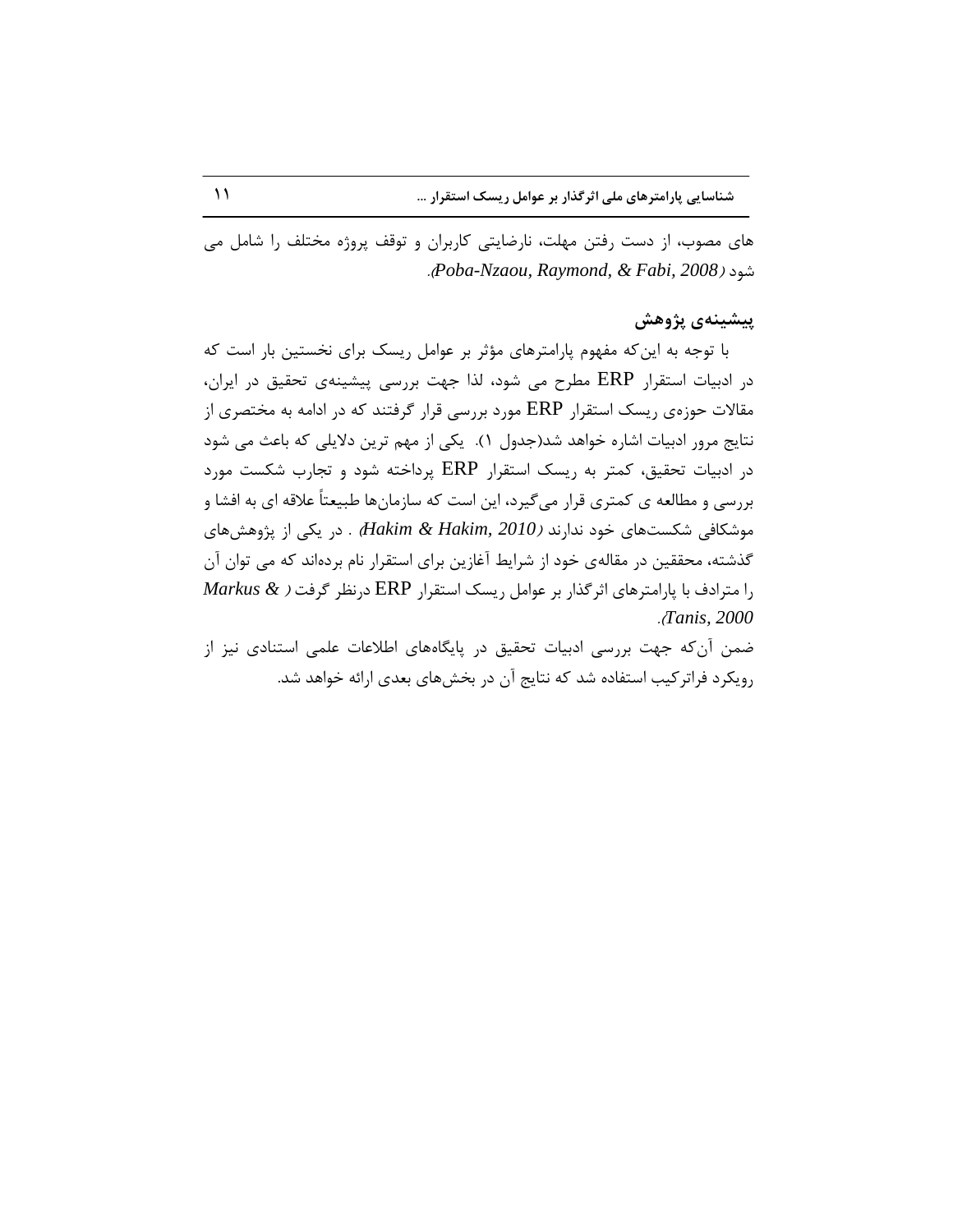| منبع                                                          | مهم ترین دستاوردها و نتایج                                                                                   | هدف از پژوهش                             |
|---------------------------------------------------------------|--------------------------------------------------------------------------------------------------------------|------------------------------------------|
| Taherpour-Kalantari,)<br>Rahnavard, &                         | عامل راهبردی، عامل سازماندهی، انتخاب مناسب، کنترل و<br>نظارت                                                 | عوامل مؤثر بر استقرار موفق<br>ERP        |
| (Abolhasani, 2011<br>Abolhosseini & >                         |                                                                                                              |                                          |
| (Mollahosseini, 2011                                          | تعهد و التزام مديريت عالي سازمان، دانش مديريت پروژەي<br>ERP، شايستگي مشاور، حمايت كاربران، پشتيباني فروشنده، | عوامل حياتي موفقيت                       |
|                                                               | بلوغ و توانايي اعضاي تيم پروژه                                                                               |                                          |
| Azar & Jahanyan, )<br>(2013)                                  | رهایی، تحقق اهداف، رضایت کاربر                                                                               | عوامل ارزيابي موفقيت<br>$ERP$ سیستم      |
| Gomnam)                                                       | عوامل سازمانی، مدیریت پروژه، منابع انسانی، عوامل مدیریتی،                                                    | عوامل بحرانى شكست                        |
| Sefiddarboni,<br>Naserzadeh, Rouhani,<br>(& ghaherdoost, 2015 | فروشنده و مشاور، فرایندها، عوامل فنی، فرهنگی                                                                 | ERP                                      |
| khadivar, babaei )                                            | تعریف روشن استراتژی، ارزیابی عملکرد استراتژیک،                                                               | ابعاد حاكميت فناوري                      |
| zakliki, & mousavi                                            | همراستایی، استراتژیک سیستم و کسب و کار، تیم پروژهی                                                           | اطلاعات در موفقيت ERP                    |
| (kiasari, 2017                                                | کارآمد، ساختارهای تصمیم گیری مشارکتی                                                                         |                                          |
| Mahmoodi & )                                                  | آشنایی پیاده ساز و فروشنده ERP با قوانین و مقررات داخلی                                                      | عوامل كليدى موفقيت                       |
| (Ahmadi, 2008                                                 | ايران، سطح بلوغ دانشي منابع انساني سازمان، نوع رابطهي                                                        | ERP در سازمانهای دولتی                   |
|                                                               | سیاسی مناسب میان دولت کشور تولیدکننده و پیادهساز<br>ERP                                                      | ايران                                    |
| Moalagh, Shahriari, )                                         | فرهنگ مشارکت، همکاری و پشتیبانی (رفتار شهروندی                                                               | مهمترين متغيرهاي فرهنگ                   |
| & Zare Ravasan,<br>(2013)                                     | سازمانی)، فرهنگ تحمل مخاطره و تعارض                                                                          | سازمانی اثرگذار بر موفقیت<br>استقرار ERP |
| (Iranzadeh, 2015)                                             | زيرساخت، رشد اقتصادي، قدرت توليدي، موفقيت منطقهاي،                                                           | عوامل مؤثر بر انتخاب و                   |
|                                                               | مقررات منطقهاي، فرهنگ رايانهاي، اندازهي سازماني، تعهد                                                        | استقرار ERP                              |
|                                                               | مديران، مهندسي مجدد فرايند                                                                                   |                                          |
| Hanafizadeh, )                                                | عدم شناخت و تعریف درست نیازمندیها، یکپاچهسازی                                                                | موانع و مشکلات پیادهسازی                 |
| Dadbin, & barati,                                             | اطلاعات، مقاومت كاركنان، عدم تناسب تكنولوژي با ساختار                                                        | ERP در شرکتهای ایرانی                    |
| (2012)                                                        | سازمانی موجود شرکت، ایجاد هزینههای غیرقابل پیشبینی                                                           |                                          |
| A. Pooya $\&$ )                                               | حمایت، پشتیبانی و استراتژیهای مدیریت عالی سازمان، دقت                                                        | شناسايي ورتبهبندي عوامل                  |
| (Zahmatdoost, 2015                                            | در انتخاب تامین کننده و بستهی نرمافزاری، تشکیل تیم                                                           | بحراني موفقيت در استقرار                 |
|                                                               | مناسب و تخصصی از حوزههای مختلف تاثیرگذار، مدیریت                                                             | ERP                                      |
|                                                               | تغيير، وجود زيرساختهاي سختافزاري                                                                             |                                          |
| Zeraati Fard & )                                              | این پژوهش بیان می کند که عواملی همچون آموزش، درک                                                             | نقش عوامل نوآوري در پياده                |
| (Molanazari, 2012                                             | پیچیدگی و حمایت مدیریت ارشد موجب رضایت کاربر می                                                              | سازى موفق ERP                            |
|                                                               | شوند و رضایت کاربر نیز موجب بهبود عملکرد سازمان می                                                           |                                          |
|                                                               | گر دد.                                                                                                       |                                          |

# **جذٍل :1 پیطیٌِی پژٍّص در حَسُی عَاهل هَفقیت، ضکست ٍ ریسک ERP در ایزاى**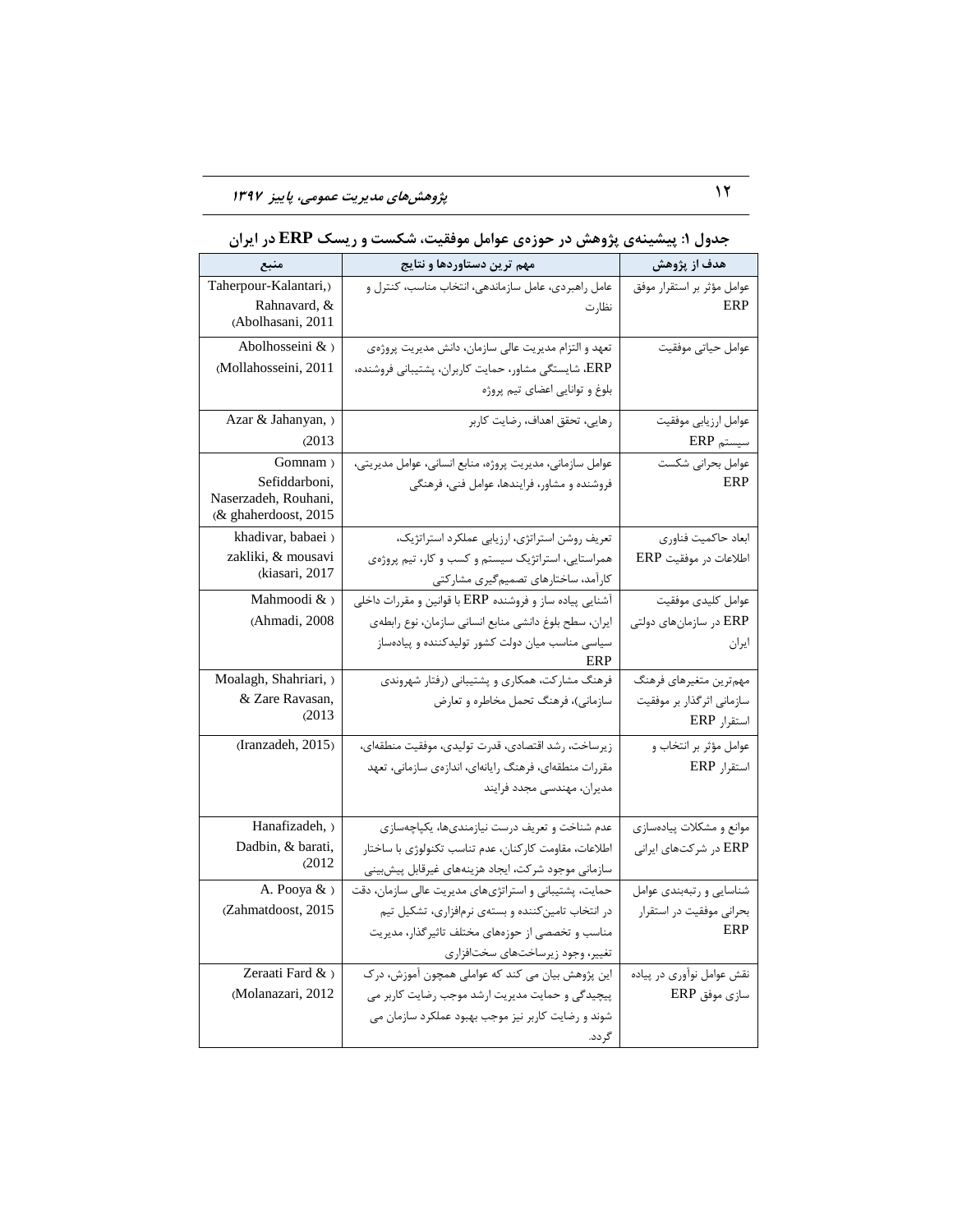**ضٌاسایی پاراهتزّای هلی اثزگذار تز عَاهل ریسک استقزار ...** 13

| عوامل مؤثر بر موفقيت      | فرهنگ سازمانی، تسهیم دانش أشكار، رهبري تحول أفرين      | Yeganerad & Tahery, ) |
|---------------------------|--------------------------------------------------------|-----------------------|
| ERP در سازمان             |                                                        | (2014)                |
| تاثیر ابعاد ساختاری بر    | تمرکز، رسمیت، نسبتهای پرسنلی، تخصص گرایی               | Khanlari & Kafaee, )  |
| موفقيت پسا استقرار ERP    |                                                        | (2014b)               |
| تاثیر استراتژی کسب و کار  | این پژوهش نشان داد که دو استراتژی تدافعی و تحلیل گر    | Khanlari & Kafaee,    |
| بر موفقيت سيستم ERP       | بهترین استراتژیها برای بهرهگیری موفق از استقرار ERP در | (2014a)               |
|                           | سازمانهای ایرانی هستند.                                |                       |
| بررسي و رتبهبندي عوامل    | حمایت و پشتیبانی مدیریت عالی سازمان، مدیریت پروژهی     | Alizadeh $\&$ )       |
| بحرانی موفقیت در          | ERP، آرمان و برنامهی کسبوکاری پروژه،                   | (Hanafizadeh, 2007    |
| پیادەسازى ERP             |                                                        |                       |
| طبقەبندى عوامل مؤثر بر    | عوامل اجتماعی، عوامل تکنولوژیک و عوامل زمینهای         | Sohrabi, Shami)       |
| موفقيت استقرار ERP        |                                                        | Zanjani, Farzaneh, &  |
|                           |                                                        | (Reisi Vanani, 2012   |
| شناسایی و رتبهبندی عوامل  | حمایت مدیران ارشد، چشمانداز کسب و کار، برنامه و فرهنگ  | (Rasoolian, 2015)     |
| حياتي موفقيت استقرار      | مديريت تغيير، مديريت پروژه                             |                       |
| ERP                       |                                                        |                       |
| ابعاد تاثير رفتار شهروندي | فضیلت مدنی، روحیهی جوانمردی                            | A. B. Pooya, )        |
| سازمان بر موفقيت ERP      |                                                        | (Maliheh, 2014        |
|                           |                                                        |                       |

# **رٍش ضٌاسی پژٍّص**

روش این پژوهش با توجه به آن که تاکنون درخصوص پارامترهای اثرگذار بر عوامل ریسک استقرار ERP کار مدونی انجام نشده بود، اکتشافی است. استراتژی تحقیق نیز کیفی است. گام نخست تحقیق با استفاده از فراترکیب، به چهارچوب اولیهای دست می یابد که در ادامه و در گام دوم با بهرهگرفتن از نظریهی داده بنیاد و چندزمینهای یافتههای پژوهش بهبود میيابند.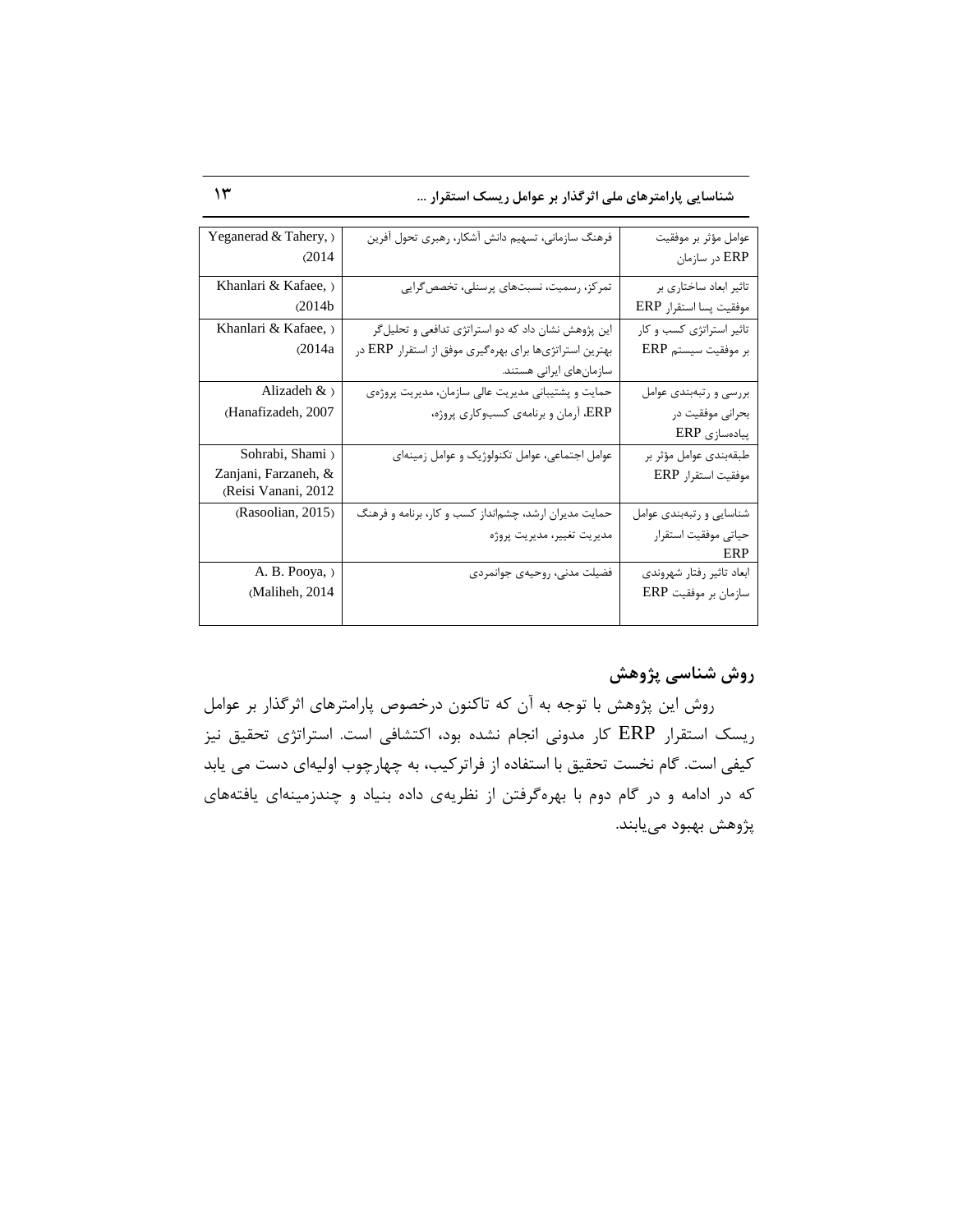**جاهعِی آهاری**

جامعهی آماری این پژوهش مقالات علمی پژوهشی منتشر شده در بازهی زمانی سالهای ۲۰۰۰ تا ۲۰۱۶ در پایگاههای استنادی گوگل اسکولار<sup>'</sup>، اسکوپوس<sup>۲</sup> و وب آو ساینس <sup>۳</sup> در زمینهی ریسک ERP است. **رٍیکزد فزاتزکیة** این پژوهش در گام نخست با استفاده از روش شناسی فراترکیب انجام پذیرفته است. رویکرد فراترکیب به دنبال آن است که نتایج مطالعات مختلف ولی به هم مرتبط کیفی را با یىسیٍز تّفیك ٚ یىپبرچٝ عبسز )*2013 ,Ghasemi*). **فزایٌذ گام تِ گام فزاتزکیة**  $\epsilon$ زر عبَال ۲۰۱۱ *(Erwin, Brotherson, & Summers, 2011) در خصوص* فراترکیب کیفی به چاپ رسیده است گام های اجرای آن به ترتیب زیر بیان شده است: **گام اول**- تنظیم شفاف سؤال پژوهش، **گام دوم**- انجام جستجوی جامع در ادبیات تحقیق، گام سوم- دستهبندی و ارزیابی دقیق مستندات، گام چهارم- انتخاب و انجام تكنیکهای فراترکیب برای تحلیل و یکپارچهسازی نتایج کیفی، **گام پنجم**- ترکیب یافتهها، **گام ششم**- بازگشت به گامهای پیشین جهت بهبود نتایج. در این پژوهش علاوه بر گامهای مذکور، کنترل کیفیت یافتهها نیز افزوده شده است که با استفاده از شاخص كاپا انجام مىشود. فلوچارت روش فراتركيب (شكل ١) مورد استفاده در این تحقیق در ادامه قابل مشاهده است:

 $\overline{a}$ 

1-Google Scholar 2-Scopus 3-Web of Science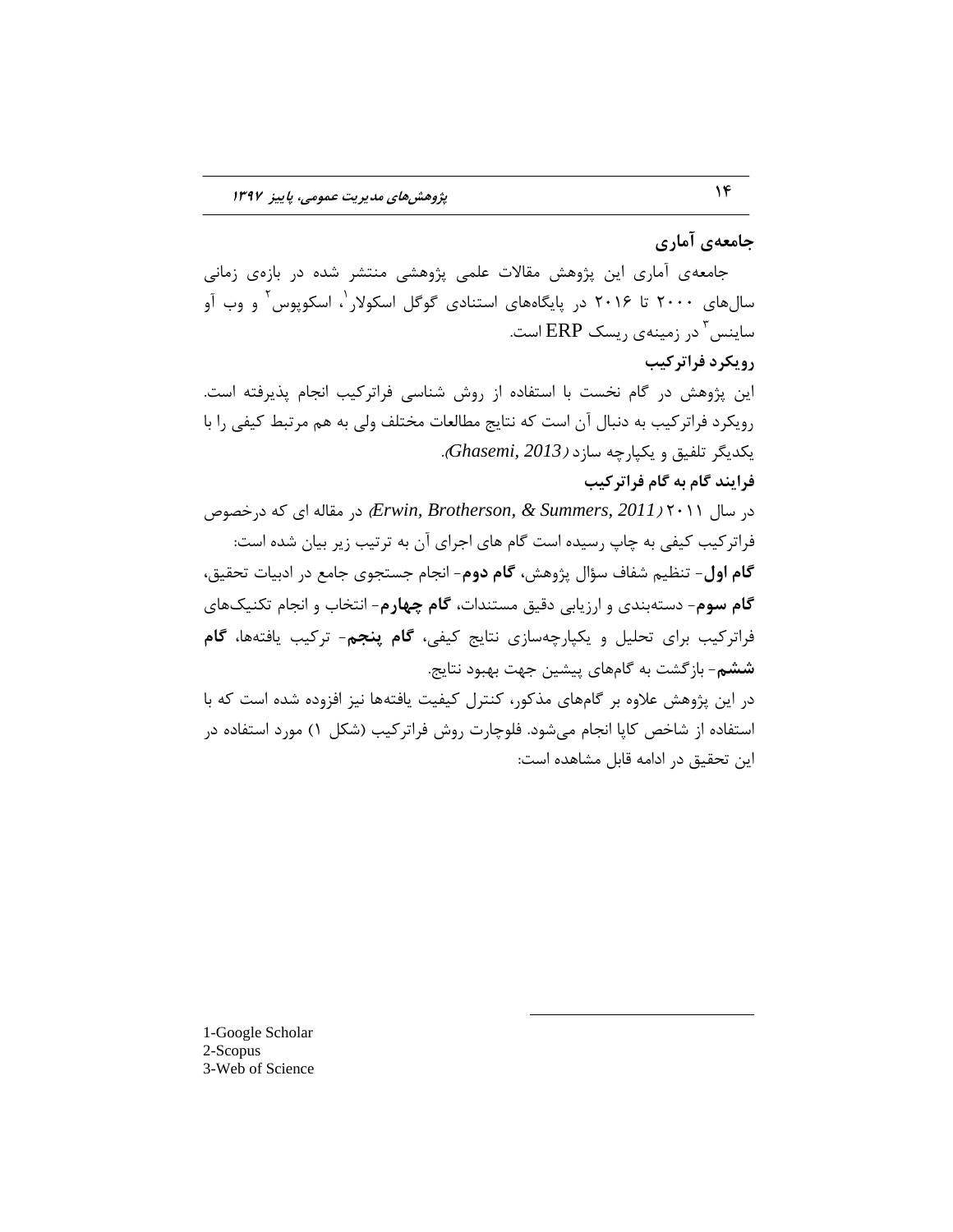

نظریهی دادهبنیاد<sup>۱</sup>

 زر عبَ 1967 ثزای ٘رغتیٗ ثبر ٘ؾزیٝی زازٜثٙیبز ٔغزح ؽس ) *,Strauss & Glaser* 1967). به عقیدهی گلاسر نظریهی داده بنیاد یا برخاسته از دادهها، با رویکردی نظاممند و استقرایی در تلاش است تا به جمعآوری و تجزیه و تحلیل دادهها بپردازد و یک نظریه را در حوزهای کاربردی توسعه دهد*(Ghasemi, 2013*). پس از وی، اشتراوس و کوربین *(1998 ,Strauss & Corbin )*آن را مطالعهی استقرایی یک پدیده برشمردند. به زعم آنان، در این رویكرد، نظریه كشف می شود، توسعه داده میشود و اعتبار آن از طریق تحلیل

 $\overline{a}$ 

1-Grounded Theory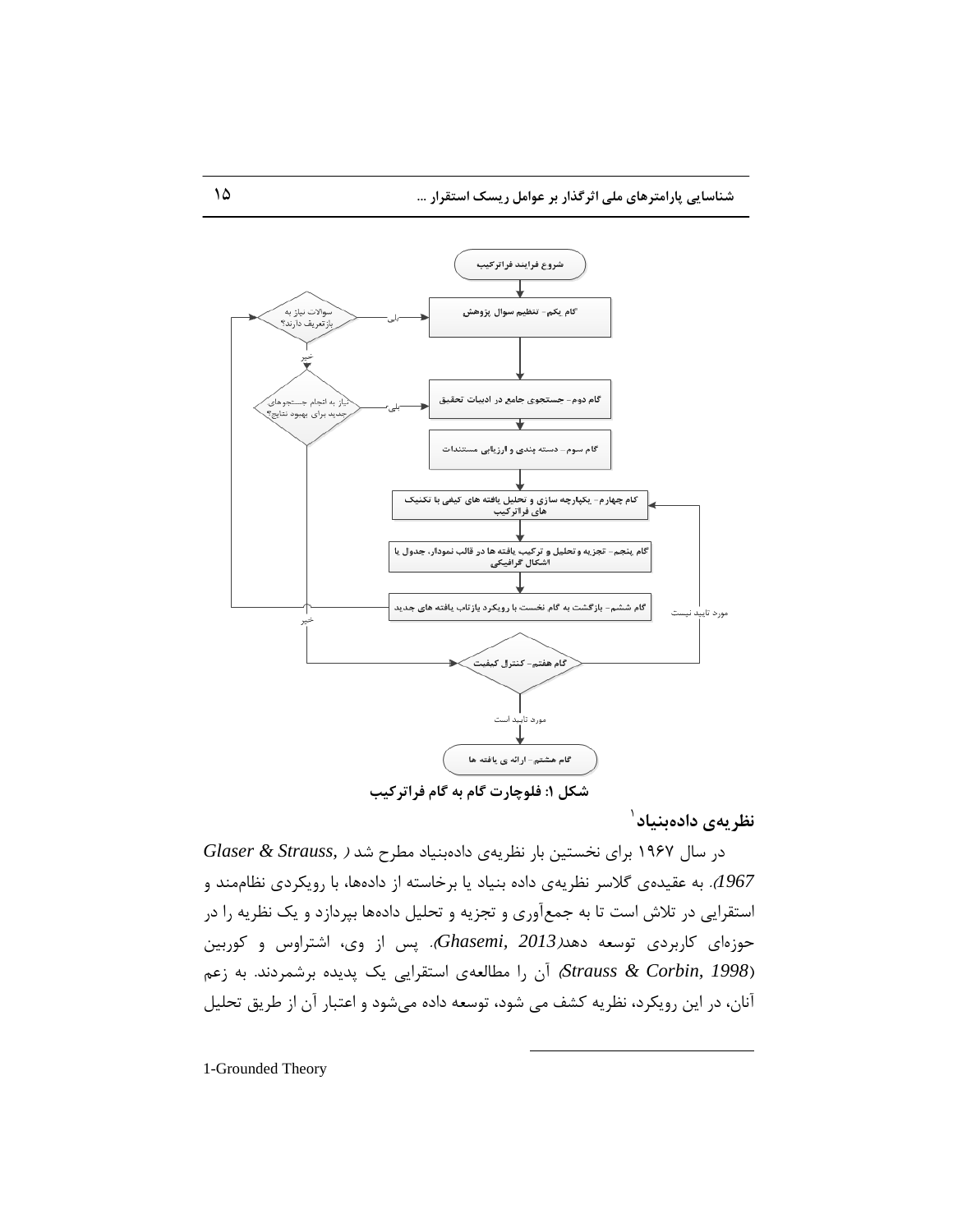نظام مند دادهها مورد بررسی قرار می گیرد. به دلیل نقدهایی Goldkuhl & Cronholm, ) 2003) که به نادیدهگرفتن دانش رایج زمینهی پژوهش در تئوری دادهبنیاد اشاره دارند، در این تحقیق از روشهای فراتركیب و تئوری دادهبنیاد به صورت توامان استفاده شد، كه برخی پژوهشگران به دلیل تاثیراتی که دانش زمینهای بر دانش برآمده از نظرات خبرگان ٔیتٛا٘س ثٍذارز، آٖ را رٚیىزز چٙسسٔیٝٙای ٘بْ ٟ٘بزٜا٘س )*2007 ,Rittgen* ).

نظریهی چندزمینهای<sup>۱</sup>

همان طور که پیش تر نیز بیان شد، در این پژوهش از نظریهی چندزمینهای به صورت ترکیبی از فراترکیب و نظریهی دادهبنیاد استفاده شده است. در نظریهی چندزمینهای ضمن استفاده از زمینههای تجربی برای نظریههای در حال ظهور، از انواع مختلف دانش نیز برای تایید نظریه استفاده میشود، چرا که نظریهی چندزمینهای یک فرایند رفت و برگشتی میان نظریههای موجود و دادههای تجربی است*( Seyyed Javadin, Safari, & Ebrahimi,* .)*2016*



شکل ۲:مراحل انجام پژوهش با رویکرد نظریهی چندزمینهای

 $\overline{a}$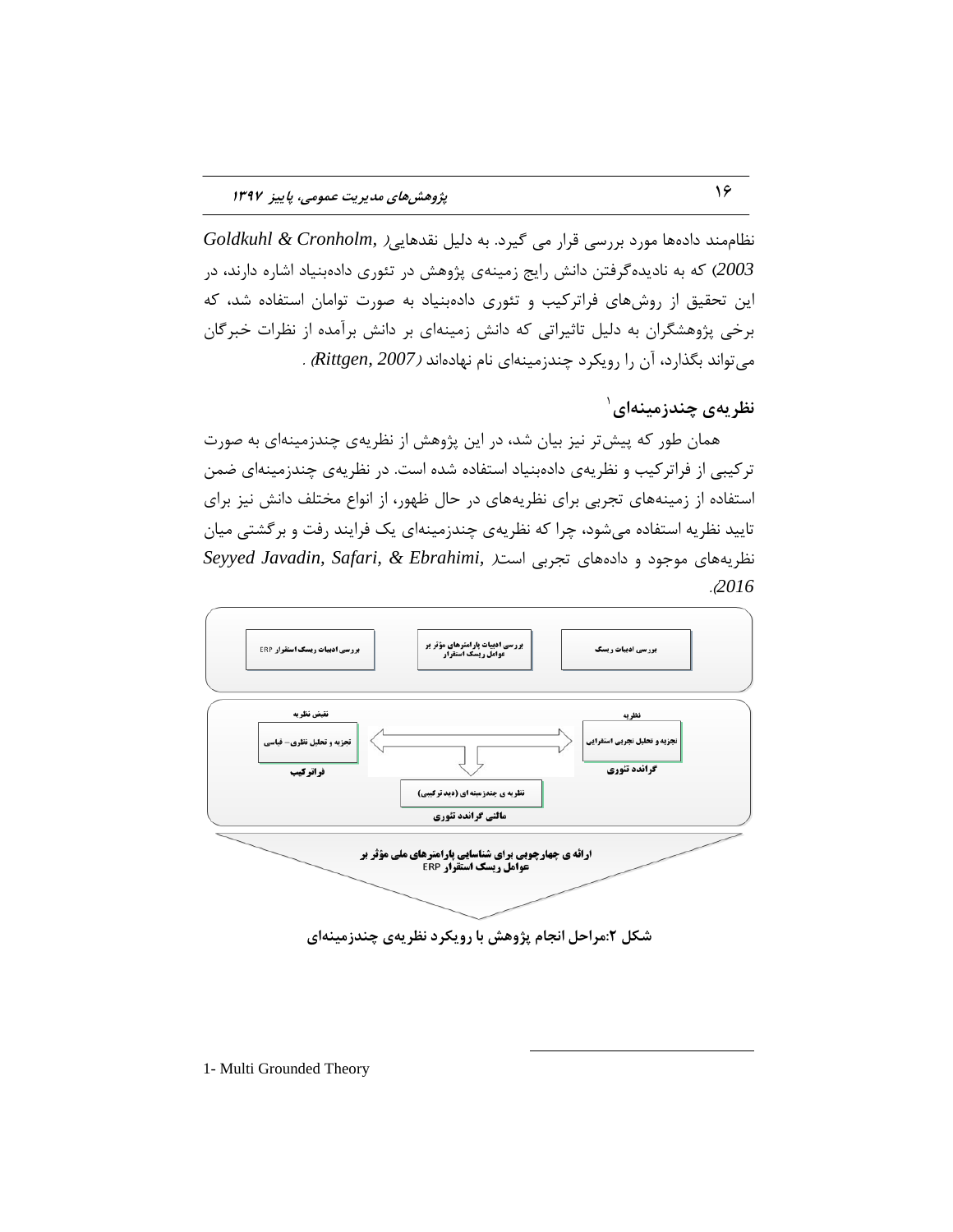همانطور که در شکل ۲ نیز مشخص شده است، در فاز فراترکیب، تجزیه و تحلیل نظری – قیاسی با استفاده از فراترکیب انجام می گردد و در فاز بعدی تجزیه و تحلیل تجربی-استقرایی با کمک نظریهی دادهبنیاد صورت می پذیرد.

## گردآوری و تجزیه و تحلیل دادهها

پس از انتخاب نخستین مقالات و مستندات، غربالگری بر مبنای چکیدهی مقالات انجام گرفت. برای این منظور با مطالعهی کامل چکیدههای بهدستآمده (۱۸۵ عدد مقاله)، ۹۱ عدد از مستندات واجد شرایط برای بررسی کل محتوا تشخیص داده شدند. در گام بعدی از فرایند انتخاب، که غربال محتوای کامل مستندات باقیمانده بود، ۱۵ عدد از مستندات به عنوان ورودی فرایند فراترکیب تعیین و به نرمافزار  $\mathrm{MAXQDA}^{\backprime}$  وارد شدند. پس از انجام فراترکیب، ۲۷ کد در مرور مستندات نهایی شناسایی شد که از این تعداد ۶ کد بدون ارجاع هستند. چراکه ارجاعات فقط به آخرین سطح نمودار درختی اعمال شد که در این پژوهش ۲۱ کد دارای ارجاع مشخص شدند. ضمن آن که تعداد کل مفاهیم مستخرج از مستندات ۵۱ عدد شد که به این ۲۱ کد ارجاع داده شده اند.

 $\overline{a}$ 

۱-یک نزمافزار آلمانی برای تحلیل دادههای کیفی است که به دلیل پوشش زبان فارسی در این تحقیق از آن استفاده شدهاست. در پژوهش پیش رو از نسخهی ۱۰ آن استفاده شده است.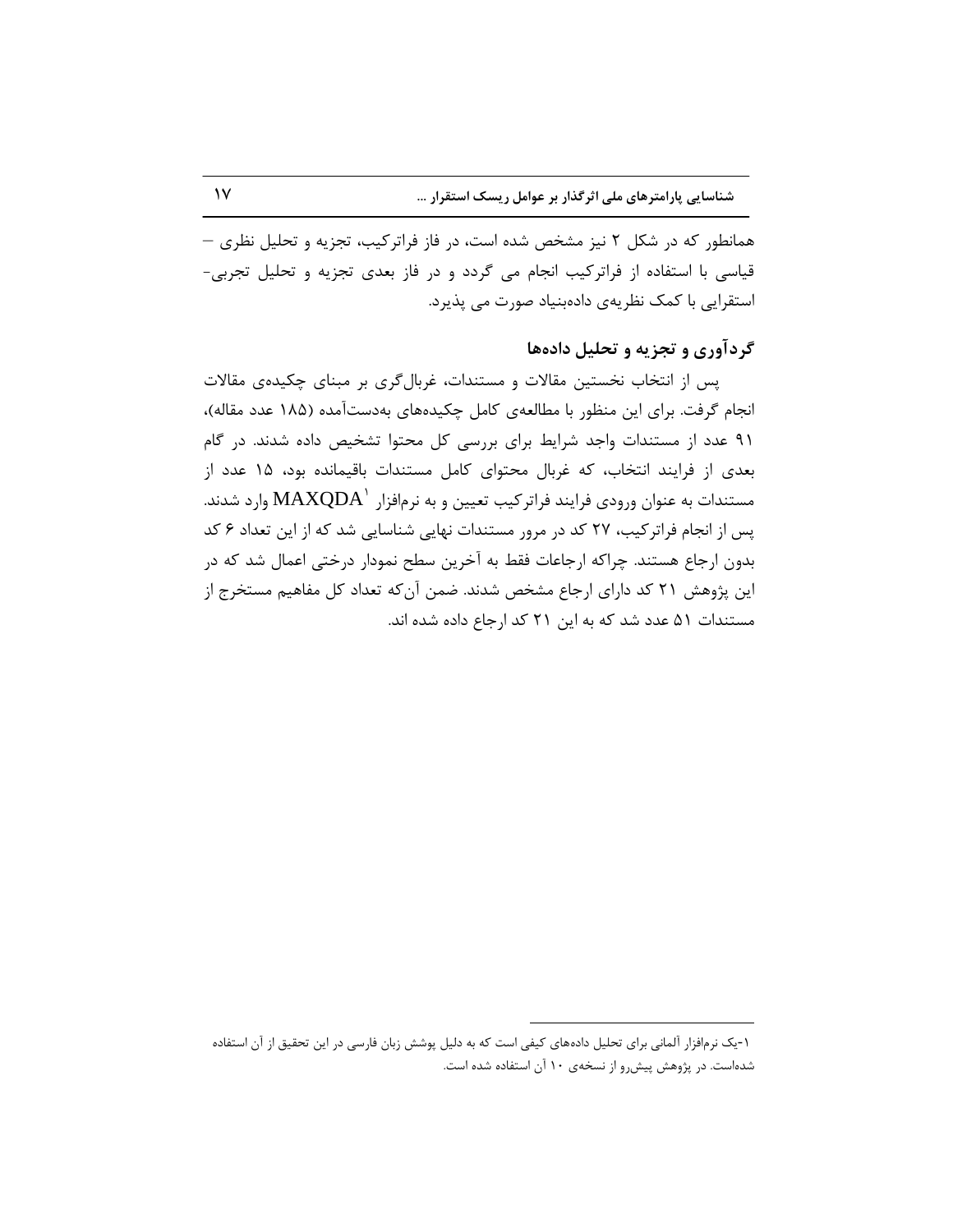## جدول ۲: نتایج حاصل از فراترکیب در خصوص پارامترهای ملی اثرگذار بر عوامل ریسک استقرار **ERP(اعذاد داخل پزاًتش ًطاىگز فزاٍاًی کذّای ارجاعی تِ ّز تن ٍ هقَلِ است(**

| منبع                                                                                                                                                        | کد                                                                                                                              | تم                              |
|-------------------------------------------------------------------------------------------------------------------------------------------------------------|---------------------------------------------------------------------------------------------------------------------------------|---------------------------------|
| (Huang & Palvia, 2001)<br>(Annamalai & Ramayah, 2013;<br>Dezdar & Ainin, 2011; Huang<br>& Palvia, 2001; Pouransafar,<br>Cheperli, & Faraj Tabrizi,<br>2013) | تفاوت استقرار میان کشورهای توسعه یافته و در حال توسعه<br>چالشهای استقرار در کشورهای درحال توسعه                                 | توسعه<br>يافتگى<br>کشور (۷)     |
| (Garg & Chauhan, 2015; Huang<br>& Palvia, 2001)                                                                                                             | اقتصاد و رشد اقتصادي                                                                                                            |                                 |
| (Dey, Clegg, & Cheffi, 2013)                                                                                                                                | تغييرات بازار                                                                                                                   |                                 |
| (Dey et al., 2013)                                                                                                                                          | ثبات مشتريان                                                                                                                    | شرايط                           |
| (Schniederjans & Yadav, 2013)                                                                                                                               | فشار رقبا                                                                                                                       | اقتصادی (۵)                     |
| (Ravasan & Mansouri, 2014)                                                                                                                                  | تحريم هاي بين المللي                                                                                                            | شرايط                           |
| (Dey et al., 2013; Lopez $\&$<br>Salmeron, 2014)                                                                                                            | شرایط سیاسی و تاثیر آن بر استقرار                                                                                               | سیاسی<br>کشور (۳)               |
| (Zeng, 2010)                                                                                                                                                | ارتباط قوانین و مقررات با سفارشی سازیERP                                                                                        |                                 |
| (Dey et al., 2013)                                                                                                                                          | ریسک های کسب و کار و خارج از کنترل سازمان                                                                                       |                                 |
| (Zeng, 2010)                                                                                                                                                | قوانین مالیاتی و گمرکی                                                                                                          |                                 |
| (Dey et al., 2013; Huang $&$<br>Palvia, 2001; Schniederjans &<br>Yadav, 2013; Zeng, 2010)                                                                   | قوانين و مقررات دولتي                                                                                                           | قوانين و<br>مقررات (١٠)         |
| (Annamalai & Ramayah, 2013;<br>Ojiako, Papadopoulos,<br>Thumborisuthi, & Fan Yang,<br>2012)                                                                 | تاثیر فرهنگ ملی بر تمایل به اشتراک گذاشتن اطلاعات در سازمان                                                                     |                                 |
| (Ojiako et al., $2012$ )                                                                                                                                    | تاثیر فرهنگ ملی بررویکرد پیاده سازی پروژه                                                                                       |                                 |
| (Chang, Kuo, Wu, & Tzeng,<br>2015; Salimi, Dankbaar, &<br>Davidrajuh, 2006)                                                                                 | تفاوت در فرهنگ سازمانی و نوع ارتباطات میان فردی در کشورهای                                                                      |                                 |
| (Annamalai & Ramayah, 2013)                                                                                                                                 | تفاوت های فرهنگ کار در کشورهای غربی و آسیایی                                                                                    |                                 |
| (Annamalai & Ramayah, 2013;<br>Huang & Palvia, 2001; Ojiako<br>et al., 2012)                                                                                | تفاوت های فرهنگی در سطح ملی تاثیر آن بر استقرارERP                                                                              |                                 |
| (Zeng, 2010)                                                                                                                                                | تفاوت های فرهنگی و محیطی در سازمان های مختلف تاثیر آن بر<br>فرايند استقرار                                                      |                                 |
| (Elkhani, Soltani, & Nazir<br>Ahmad, 2014)<br>(Nayebzadeh, Saadatjoo, &<br>Dehnavi, 2014)                                                                   | تناسب فرهنگ های مختلف ملی با سبک های متفاوت رهبری و<br>تاثير آن بر پروژهي استقرار ERP<br>میزان روحیهی همکاری و مشارکت در سازمان | مسائل<br>جغرافيايي،<br>فرهنگی و |
| (Lopez & Salmeron, 2014)                                                                                                                                    | محیط کسب و کار بی ثبات                                                                                                          | محیطی (۲۶)                      |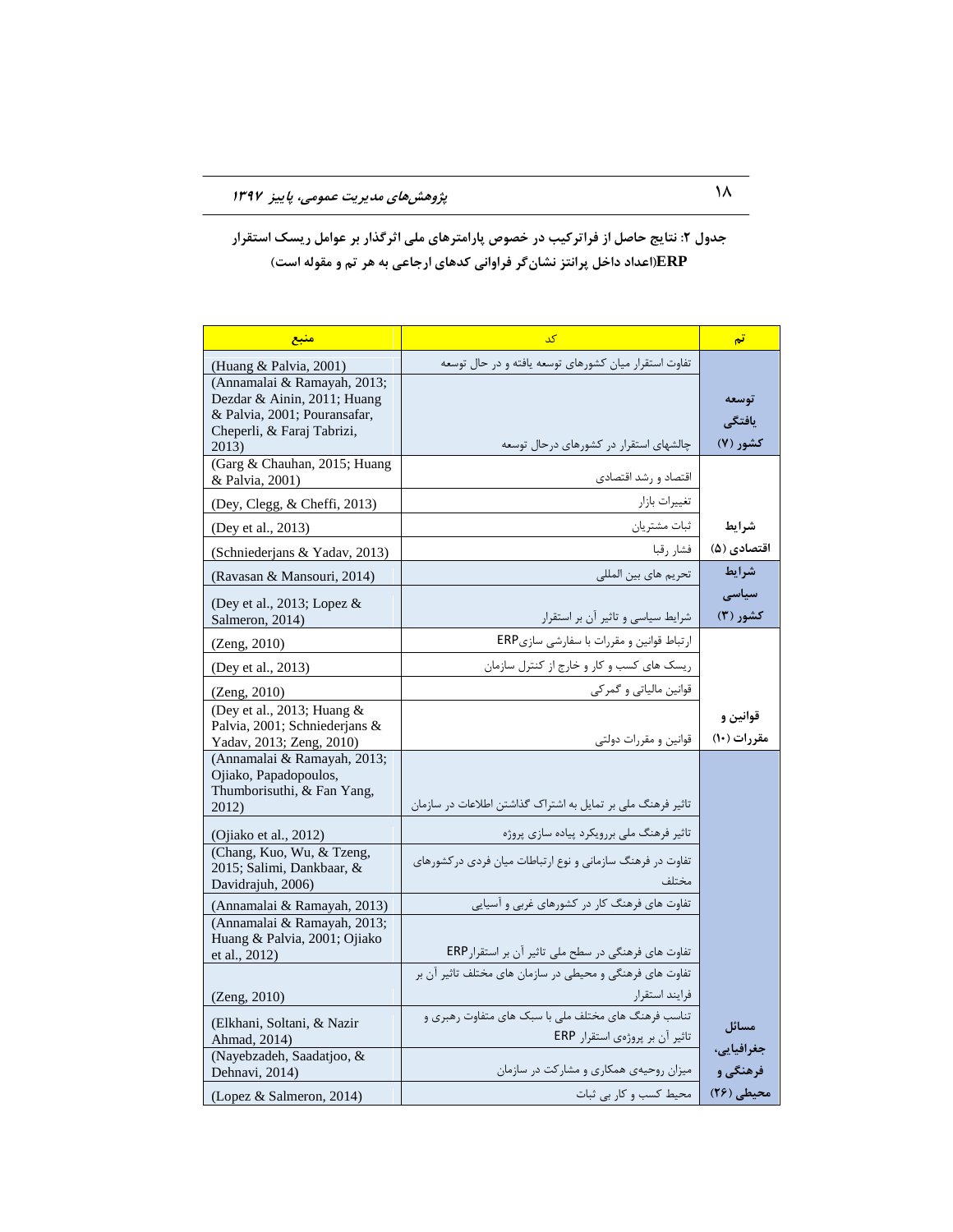**ضٌاسایی پاراهتزّای هلی اثزگذار تز عَاهل ریسک استقزار ...** 19

برای ارزیابی پایایی درونی در این پژوهش از شاخص کاپا استفاده شد. از نظر لاندیس و کخ *(Landis & Koch, 1977) اگر م*قدار شاخص كاپا بيش از ۰.۶ باشد، نشان دهندهى ميزان قابل قبولی از پایایی درونی است. در این پژوهش این مقدار ۶۶۳ ً۰ به دست آمده است. فهرست مصاحبهشوندگان این پژوهش به شرح جدول ۳ قابل مشاهده است:

جِدول ٣: فهرست خبرگان استقرار **ERP که در فاز نظریهی دادهبنیاد مورد مصاحبه قرار گرفتند** 

| کد             | سمت در زمان مصاحبه                                           | سابقەي            |
|----------------|--------------------------------------------------------------|-------------------|
| مصاحبه         |                                                              | کار               |
| شونده          |                                                              | (سال)             |
| E1             | پیاده ساز و مشاور ارشد ERP در هولدینگ بزرگ خدمات فاوای بانکی | $\gamma$          |
| E2             | مدیرعامل کنونی یکی از شرکتهای مطرح پیادهساز SAP در ایران     | $\mathsf{r}\cdot$ |
| E <sub>3</sub> | مدیر سیستم های اطلاعاتی بزرگترین شرکت قطعهساز خودروی ایران   | $\mathsf{r}\cdot$ |
| E4             | مدیر سیستم های اطلاعاتی بزرگترین شرکت $\text{E\&C}$ ایران    | $\mathsf{r}$ .    |
| E5             | مدیر سیستم های اطلاعاتی یکی از شرکتهای زیرمجموعهی گروه مپنا  | $\mathsf{r}$ .    |
| E6             | مدیر سیستم های اطلاعاتی یکی از شرکتهای $\rm E\&C$ پتروشیمی   | $\mathsf{r}\cdot$ |
| E7             | مدیرعامل یکی از شرکتهای بزرگ نرمافزاری ایران                 | ۲۲                |
| E8             | استاد دانشگاه و مشاور استقرار ERP                            | ۲۵                |
| E9             | مدیرعامل یکی از شرکتهای دانشبنیان ERP ایران                  | $\mathsf{r}\cdot$ |

برای جلوگیری از تکرار مفاهیم، نتایج حاصل از نظریهی داده بنیاد به صورت مجزا نمایش داده نشده است و در خروجیهای نظریهی چندزمینهای به صورت ادغام شده با گام فراترکیب در جدول ۴ ارائه شده است.

### **یافتِّای حاصل اس ًظزیِی چٌذسهیٌِای**

در این گام با تلفیق کدهای به دست آمده از فراترکیب و نظریهی داده بنیاد، برخی کدهای جدید به دست آمدند و برخی مقولات نیز با نظر خبرگان ویرایش شدند که نتیجهی نهایی آن در جدول ۴ قابل مشاهده است: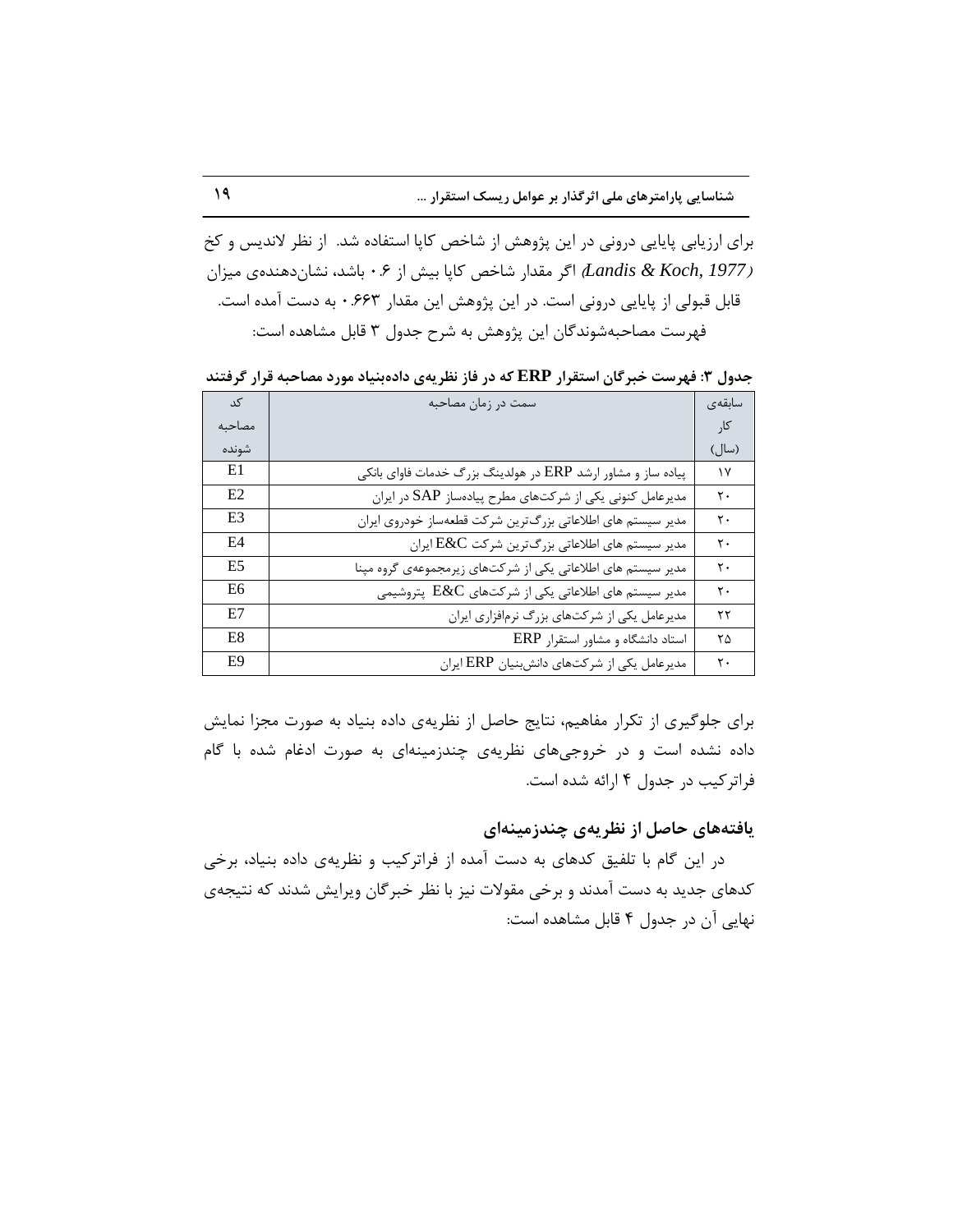جدول ۴: نتایج حاصل از نظریهی چندزمینهای برای شناسایی پارامترهای ملی مؤثر بر عوامل **ریسک استقزار ERP در ایزاى)در ستَى تن عذد سوت راست فزاٍاًی فزاتزکیة ٍ عذد سوت**  چپ فراوانی چندزمینه ای است)

| فراواني   | کد                                                          | تم                                |
|-----------|-------------------------------------------------------------|-----------------------------------|
| $\lambda$ | توسعه یافتگی کشور از لحاظ فاوا و سیستم های اطلاعاتی         |                                   |
| $\lambda$ | نرخ بالای ترک کار برای مهاجرت در کشورهای در حال توسعه       |                                   |
| ٢         | سطح استانداردسازى گيت هاى تبادل اطلاعات توسط دولت           | سطح توسعه يافتگى كشور             |
| ۶         | چالشهای استقرار در کشورهای در حال توسعه                     | $(Y \wedge \phi)'$                |
| $\lambda$ | تفاوت استقرار میان کشورهای توسعه یافته و درحال توسعه        |                                   |
| ۲۷        | مسائل مرتبط با مشاوره و پیاده سازی در ایران                 |                                   |
| $\lambda$ | فشار رقبا                                                   | شرايط اقتصادى                     |
| ٢         | اقتصاد و رشد اقتصادي                                        | (۵و۵)                             |
| $\lambda$ | ثبات مشتريان                                                |                                   |
| $\lambda$ | تغييرات بازار                                               |                                   |
| $\lambda$ | عضویت کشور در پیمان های بین المللی                          |                                   |
| ٢١        | چالش های انتخاب ERPهای بین المللی در ایران                  |                                   |
| ٢         | شرایط سیاسی و تاثیر آن بر استقرار                           |                                   |
|           |                                                             |                                   |
|           |                                                             | سطح روابط سياسي بين المللي كشور   |
| ۵         | تاثیر تحریم های بین المللی بر استقرار سیستم                 | (799)                             |
|           | تاثیرقوانین و مقررات ملی بر طولانی شدن روند برخی مجوزهای    |                                   |
| ١         | قانونى                                                      |                                   |
| $\lambda$ | ریسک های کسب و کار و خارج از کنترل سازمان                   | دامنهی تغییرات در قوانین و مقررات |
| $\lambda$ | قوانین مالیاتی و گمرکی                                      | (١٠و١١)                           |
| $\lambda$ | ارتباط قوانین و مقررات با سفارشی سازی ERP                   |                                   |
|           |                                                             |                                   |
| ٧         | قوانین و مقررات دولتی                                       |                                   |
| ٣٨        | ویژگی های فرهنگی ایران                                      |                                   |
| $\lambda$ | محیط کسب و کار بی ثبات                                      |                                   |
| $\lambda$ | تناسب فرهنگ های مختلف ملی با سبک های متفاوت رهبری           |                                   |
| $\gamma$  | تفاوت های فرهنگی در سطح ملی                                 | ویژگی های فرهنگی کشور             |
| ٣         | روحیه همکاری و مشارکت                                       | (5F975)                           |
| ٢         | تاثیر فرهنگ ملی بررویکرد پیاده سازی پروژه                   |                                   |
|           |                                                             |                                   |
|           |                                                             |                                   |
| ۵         | تاثیر فرهنگ ملی بر تمایل به اشتراک گذاشتن اطلاعات در سازمان |                                   |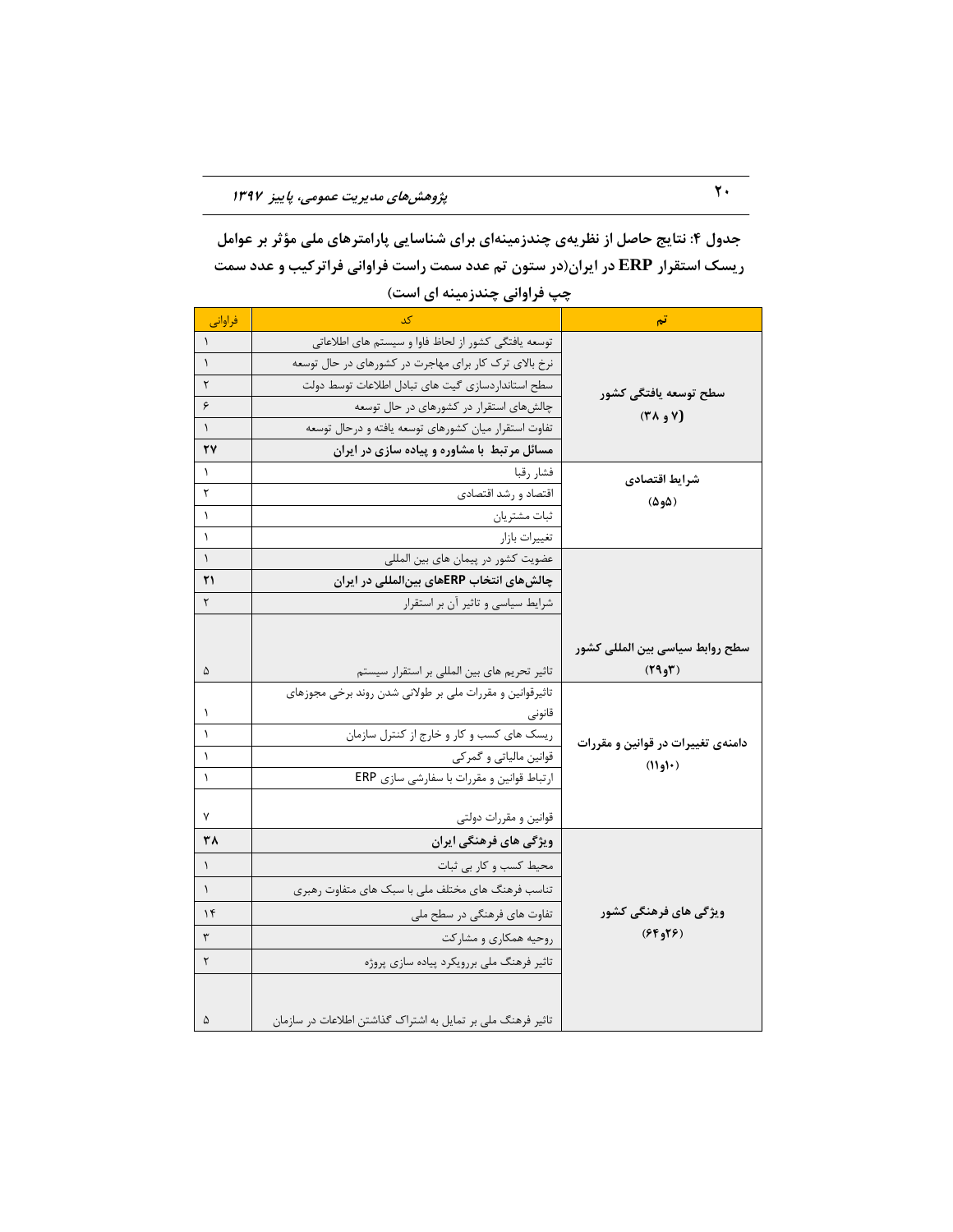همانطور که در جدول خروجی نهایی نظریهی چندزمینهای (جدول ۴) نیز قابل مشاهده است، میزان اختلاف بین مقادیر در این ستونها نشاندهندهی سطح تغییراتی است که به واسطهی اجرای نظریهی دادهبنیاد در یک مقوله حاصل شده است.

پراهمیت *ت*رین کدهای حاصل از نظریهی چندزمینهای

در ادامه سه کد پرتکرار که در فرایند نظریهی چندزمینهای به دست آمده است، به تفصیل مورد بررسی قرار خواهند گرفت. نکات راهنما و کاربردی بخشهایی از نظرات خبرگان است.

کد نخست- کد ویژگیهای فرهنگی ایران با فراوانی ۳۸ مهم¤رین کد پژوهش است که در جدول مجزا (جدول ۵) ارائه شده است:

| جدول ۵: نتایج تفصیلی کد ویژگیهای فرهنگی ایران، مؤثر بر عوامل ریسک استقرار، به دست |                           |  |  |
|-----------------------------------------------------------------------------------|---------------------------|--|--|
|                                                                                   | آمده از نظریهی چندزمینهای |  |  |

| کد منبع        | نکات راهنما و کاربردی                                                         | كد فرعى                    |
|----------------|-------------------------------------------------------------------------------|----------------------------|
|                | در برخی از موارد ضعف های سیستم موجود پوشانده می شود و به مدیرعامل گزارش       | پوشش ضعف های سیستم         |
| E <sub>8</sub> | درستی نمی                                                                     | از سوی مدیران ارشد و       |
|                | رسد و مدیرعامل هم چون عملا کاربر سیستم نیست متوجه این پوشش نمی شود و          | عدم اطلاع مديرعامل         |
|                | وقتی مدیران بعدی می آیند می گویند که سیستم ضعف های بسیاری دارد.               |                            |
| E8             | در ایران در پاره ای از موارد، بعد از انجام هزینه های بسیار در خصوص یک ERP     | فرسايشي شدن استقرار و      |
|                | بزرگ بین المللی، به این نتیجه می رسند که سیستم مورد نظر نمی تواند موفق شود    | ادامه آن تنها به دلیل      |
|                | ولی تنها به دلیل حفظ آبروی سازمان یا مدیران ارشد تصمیم گیرنده، به مسیر قبلی   | حفظ أبروي سازمان           |
|                | ادامه می دهند.                                                                |                            |
| E1             | به عنوان مثال برند SAP در ایران بسیار محبوب شده است                           | محبوبیت برند در کشور       |
|                |                                                                               | ميزبان                     |
| E5             | در فرهنگ ایرانی، شاید اگر شما خیلی رسمی به فردی دستور بدهید، به ظاهر بپذیرد   | مقاومت خاموش كاركنان       |
|                | ولی در باطن آن را اجرایی نکند و این هم یکی از معضلات کار استقرار است.         | سازمان در برابر رفتارهای   |
|                |                                                                               | دستوری در ایران            |
| E7             | بسیاری از کارفرما ها توقع دارند که وقتی سیستمی را خریداری می کنند، یک یا      | اصرار كارفرما بر فرايندهاي |
|                | چند نفر از برنامه نویسان آن سیستم نیز به سازمان بروند و حین فرایند استقرار با | سازمانى موجود غلط          |
|                | کدنویسی و انجام تغییرات گسترده فرایندهای موجودشان را پیاده سازی کنند          | (سفارشی سازی)              |
| E4, E1         | به عنوان مثال فرهنگ منطقه ای نواحی مختلف کشور با هم فرق دارد و نمی توان در    | ناديده گرفتن فرهنگ         |
|                | یک پروژه که از فرهنگ های مختلف تشکیل شده است، با یک رویه ی یکسان              | منطقه ای قومیت های         |
|                | مديريت كرد.                                                                   | مختلف سازمان               |
| E6,E8          | سازمان ها و مدیران ایرانی به ویژه برای پروژه های استقرار علاقمند به حضور شرکت | تاثير مثبت رواني حضور      |
|                | های خارجی هستند.                                                              | مشاوران و شركتهاى          |
|                |                                                                               | خارجي در استقرار           |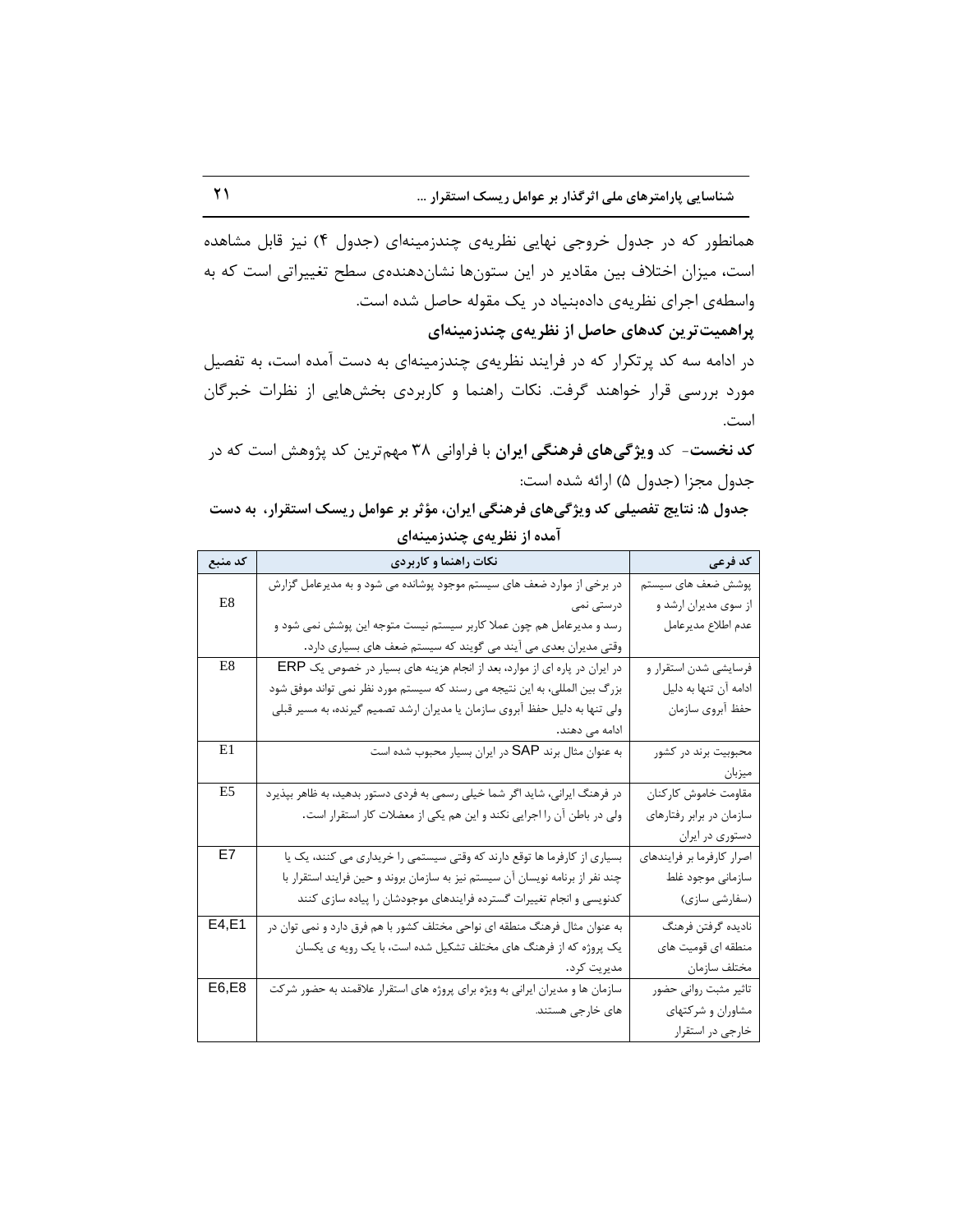# کد دوم- کد دوم از لحاظ میزان اهمیت**، مسائل مرتبط با مشاوره و پیادهسازی ERP در ایران** است که در جدول ۶ مشاهده می شود:

| جدول ۶: نتایج تفصیلی کد مسائل مرتبط با مشاوره و پیادهسازی در ایران، مؤثر بر عوامل ریسک |  |
|----------------------------------------------------------------------------------------|--|
| استقرار، به دست آمده از نظریهی چندزمینهای                                              |  |

| کد منبع | نکات راهنما و کاربردی                                                        | كد فرعى                   |
|---------|------------------------------------------------------------------------------|---------------------------|
| E4      | در ایران، فرایند مشاوره و پیاده سازی به این صورت است که فقط می خواهند        | عدم مسئوليت پذيري         |
|         | ERP را پیاده (Live) کنند و بروند. در واقع دغدغه ی مشاوران بهره وری کارفرما   | مشاور بعد از Go Live در   |
|         | نیست، صرفا به دنبال راه اندازی هستند.                                        | ايران                     |
|         |                                                                              |                           |
| E9, E7, | در ایران به دلیل اهمیتی که برای استادان دانشگاه قائل هستند، بعضی موارد برای  | مشاوره های غلط توسط       |
| E5, E2  | مشاوره سراغ کسانی می روند که تجربه ی عملیاتی و ملموسی از ERP و پیاده         | افراد بدون تجربيات        |
|         | سازی آن نداشتهاند.                                                           | عملیاتی                   |
|         |                                                                              |                           |
| E9, E4, | به دلایل مختلف، در ایران تیم های قدرتمندی که سابقه ی پیاده سازی ERP          | عدم وجود شركتها و تيم     |
| E5      | های بزرگ بین المللی را داشته باشند، وجود ندارد.                              | های مشاوره و استقرار قوی  |
|         |                                                                              | در ایران                  |
| E4, E5, | یعنی به دلیل کمبود شرکت های مشاورهی قوی، افراد معدودی هستند که در            | نداشتن تجربه ی کافی در    |
| E2      | تمامی زمینه ها مشاوره می دهند و این برای برخی صنایع که تاکنون در ایران پیاده | برخي ماژول هاي فرايندي    |
|         | سازی نشده است می تواند ریسک بزرگی باشد.                                      |                           |
|         |                                                                              |                           |
| E7, E5  | این مسئله وقتی پیش می آید که مشاور کم تجربه است و اصرار دارد تمامی           | اصرار مشاور به استفاده از |
|         | مشکلات را با همان نسخه های تجربه ی قبلی درمان کند                            | راهكارهاى تجارب قبلى      |
|         |                                                                              |                           |
|         |                                                                              |                           |

کد سوم- سومین کد از نظر فراوانی، چالش های انتخاب**ERP های بین المللی در ایران** با فراوانی ۲۱ بیشترین اهمیت را دارد که در جدول ۷ به تفصیل مورد بررسی قرار گرفته است: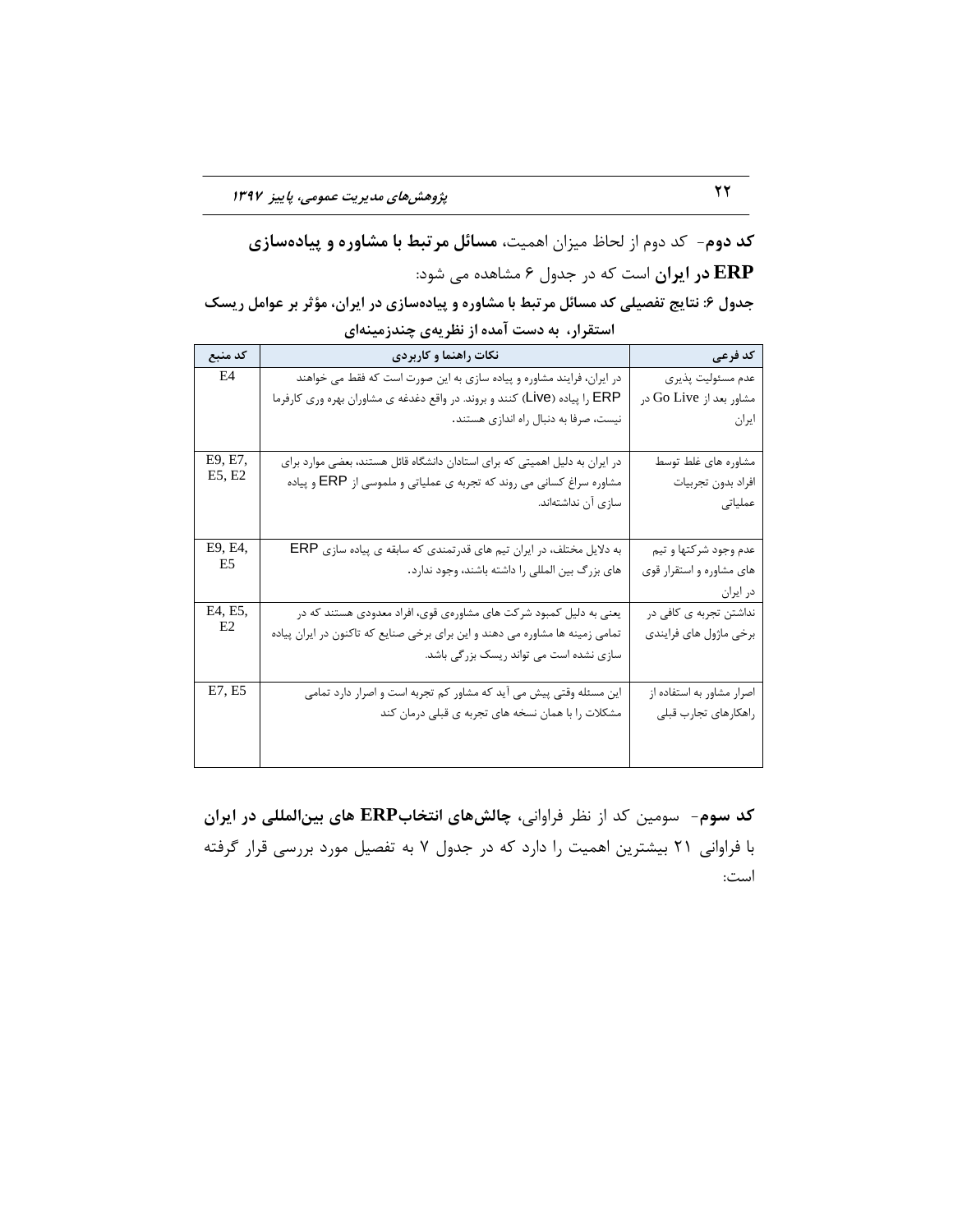**جذٍل :7 ًتایج تفصیلی کذ هطکالت اًتخاب سیستنّای تیيالوللی در ایزاى، هؤثز تز عَاهل ریسک استقزار، تِ دست آهذُ اس ًظزیِی چٌذسهیٌِای** 

| کد             | نکات راهنما و کاربردی                                                               | كد فرعى                 |
|----------------|-------------------------------------------------------------------------------------|-------------------------|
| منبع           |                                                                                     |                         |
| E4             | در ایران به دلیل تحریم، شرکت های بزرگ ارائه دهندهی ERP مانند SAP،                   | عدم وجود پارتنر براي    |
|                | Oracle و … نمایندگی رسمی نداشته اند و به همین دلیل خود را ملزم به خدمت              | سیستم های بین المللی    |
|                | رسانی و بروزرسانی درخصوص برخی مشکلات خاص کشور ما نیز نمی دانند.                     | به دليل تحريم           |
| E <sub>2</sub> | به ویژه در قراردادهایی که یک طرف خارجی هم به عنوان پیاده ساز حضور دارد، این         | ابهام و عدم شفافیت در   |
|                | مشکل بیشتر دیده می شود.                                                             | قراردادهای کنسرسیوم     |
|                |                                                                                     |                         |
| E2,            | یکی از معضلات استفاده از مشاور خارجی چگونگی پرداخت حقالزحمه و هزینه های آن          | تاثیر منفی تحریم بر     |
| E5,<br>E8      | به دلیل شرایط تحریمی است. مشاوران صاحب نام ERP دنیا به دلیل تحریم هایی که           | روند استفاده از مشاوران |
|                | وجود دارد، تمایل ندارند به ایران بیایند، چون پس از آن ممکن است نتوانند به آمریکا یا | خارجى                   |
|                | برخی دیگر از نقاط دنیا سفر کنند.                                                    |                         |

### **تحث ٍ ًتیجِگیزی**

سؤال اصلی این پژوهش شناسایی پارامترهای ملی اثرگذار بر عوامل ریسک استقرار ERP بود که در گام نخست با استفاده از رویکرد فراترکیب، چهارچوب اولیه با بررسی ۱۵ سند به دست آمد. پس از تحلیل محتوای کیفی و کدگذاری با تکنیکهای فراترکیب در نرمافزار Maxqda ، پرسشنامهی نیمه ساخت یافتهای توسط محقق تدوین شد و با شناسایی خبرگان مشاوره و استقرار ERP در صنایع مختلف ایران، با استفاده از نظریهی داده بنیاد و رویکرد چندزمینهای، مدل به دست آمده از فاز فراترکیب بهبود یافت. در نهایت پنج تم اصلی شامل سطح توسعه یافتگی کشور، شرایط اقتصادی کشور، سطح روابط سیاسی بینِالمللی کشور، دامنهی تغییرات در قوانین و مقررات کشور و ویژگی&ای کشور به عنوان مهم ترین پارامترهای ملی مؤثر بر عوامل ریسک استقرار شناسایی شدند.

در ادامه سه کد حاصل از مصاحبههای خبرگان نیز به عنوان پر اهمیتترین کدهای پژوهش شناسایی شدند که در بخش های پیشین در قالب جداولی جداگانه تشریح شدند. دقت در کدهای احصایی در فرایند نظریهی چندزمینهای می تواند نکات مهمی را برای پیادهسازان، مدیران و مشاوران ایرانی روشن نماید. به عنوان مثال کد نرخ بالای ترک کار برای مهاجرت در كشورهای در حال توسعه، در ادبیات تحقیق استقرار ERP مورد توجه قرار نگرفته بود. این در حالی است که کشورهایی همچون ایران که نرخ بالای مهاجرت نیروی کار تحصیل کرده را دارند، می بایست به این نکته توجه نمایند و در برنامه پزیهای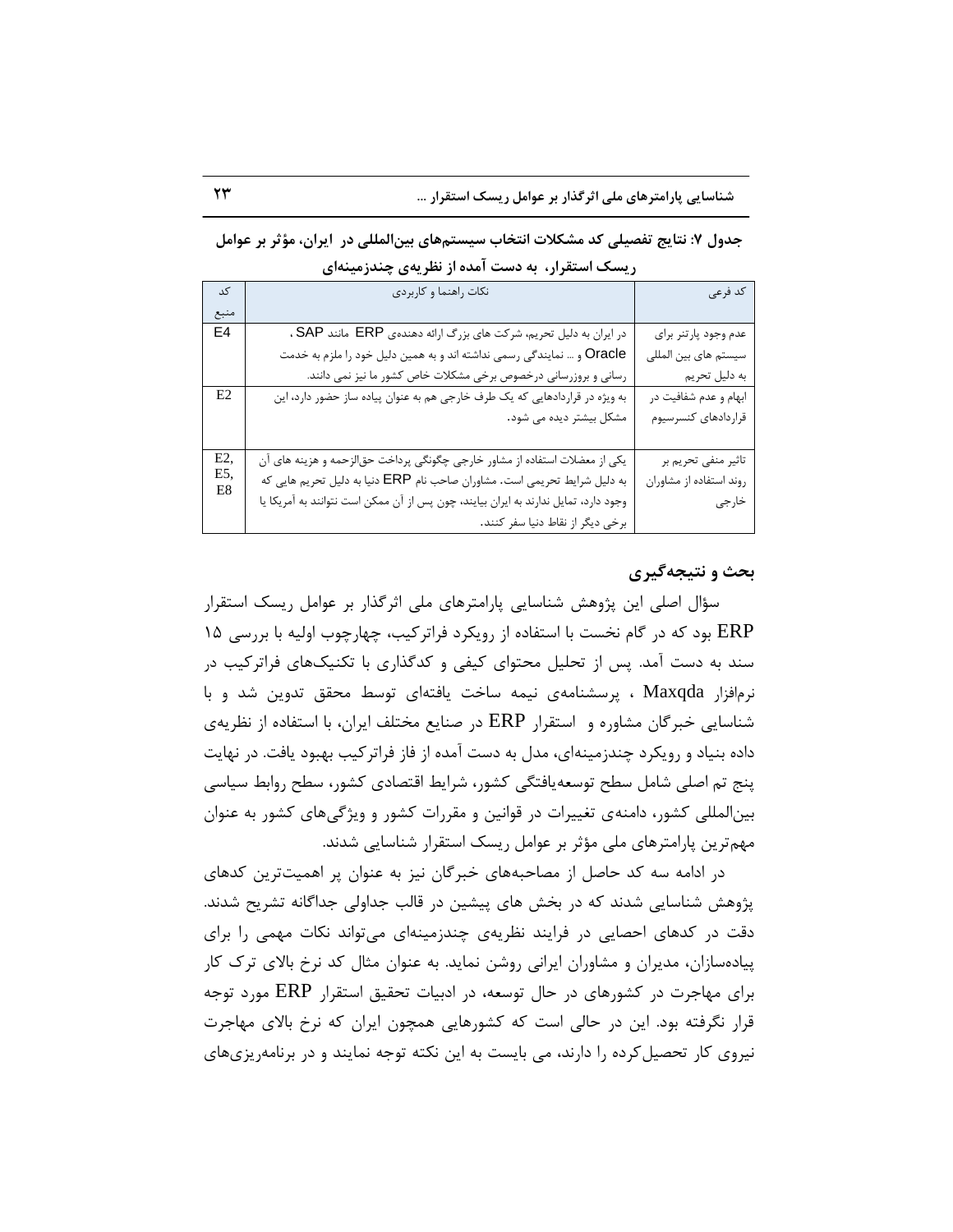آغازین پروژه این نکته مدنظر پیادهسازان و مشاوران قرار گیرد. چرا که بسیاری از شکستهای استقرار در ایران به دلیل مهاجرت یک یا چند نیروی کلیدی در فاز استقرار و يسا استقرار بوده است.

نکتهی مهم دیگری که از نتایج این پژوهش است، اثرات مستقیم و غیرمستقیم تحریمهای بینالمللی بر هزینهها، فرایندها و کیفیت مشاوره و پیادهسازی است. برخی از مدیران در ایران مهمترین اثر منفی تحریم در حوزهی ERP را پیچیدهشدن فرایند خرید لایسنس از شرکت سازنده و در فاز انتخاب نرمافزار می۱دانند، حال آن که از نظر خبرگان حاضر در این پژوهش، اثرات تحریم می تواند تا فازهای استقرار و پسا استقرار نیز مشاهده شود. آنجا که برخی ماژولها به دلیل پیچیدگیهای پیادهسازی و عدم وجود تجارب مشابه قبلی در کشور، نیاز به حضور مشاوران خارجی دارند، لیکن مشاوران به دلیل ترس از محرومیتهای بعدی از سوی دولت آمریکا و ایجاد ممنوعیت در ورود به آمریکا پس از سفر به ایران، حاضر به مسافرت به ایران نمی شوند. از سوی دیگر حتی به صورت ارتباط از راه دور نیز به دلیل شناسایی IP های اینترنتی ایران، امکان اتصال فراهم نمی شود. ضمن آن که اعطای مجوز اتصال راه دور به مشاوران خارجی مغایر با اصول ابتدایی استانداردهای امنیت اطلاعات است. یکی دیگر از محدودیتهایی که به دلیل تحریمها به وجود می آید، عدم امکان پرداخت هزینهها به صورت مستقیم به شرکای خارجی است که همین مسئله موجب بروز مشکلات ثانویه و تاخیر در پرداخت و افزایش هزینهها خواهد شد.

با توجه به نتایج حاصل از این پژوهش بدیهی است که استقرار سامانهی ERP وابسته به شرایط کشوری است که سازمان در آن واقع شده است. این شرایط (پارامترهای ملی) ضمن آنکه بر عوامل ریسک استقرار ERP اثرِ گذارند، غالباً تحت کنترل سازمان نیستند و لذا تصمیم گیری در خصوص انتخاب، استقرار و نگهداری سامانههای ERP تحت تاثیر مستقیم یا غیرمستقیم این پارامترها قرار خواهد گرفت. با توجه به آنکه مشاوران و پیادهسازان بینالمللی عموماً با نوسانات این پارامترهای ملی (به ویژه شرایط سیاسی و فرهنگی کشور) آشنایی ندارند، بر عهده ی مشاوران و تصمیم گیران ایرانی است که با شناسایی و درنظرگرفتن این پارامترها، در صدد کاهش آثار آنها برآیند. در حقیقت، نتایج این پژوهش از یک سو می تواند مسیر تصمیمگیری و نظارت در تمامی فازهای استقرار (انتخاب، استقرار، پسااستقرار) ERP را برای مدیران سازمانهای داخلی هموار سازد و از سوی دیگر به مشاوران و پیادهسازان جهت مدیریت ریسک استقرار ERP با توجه به شرایط محیطی ایران کمک نماید.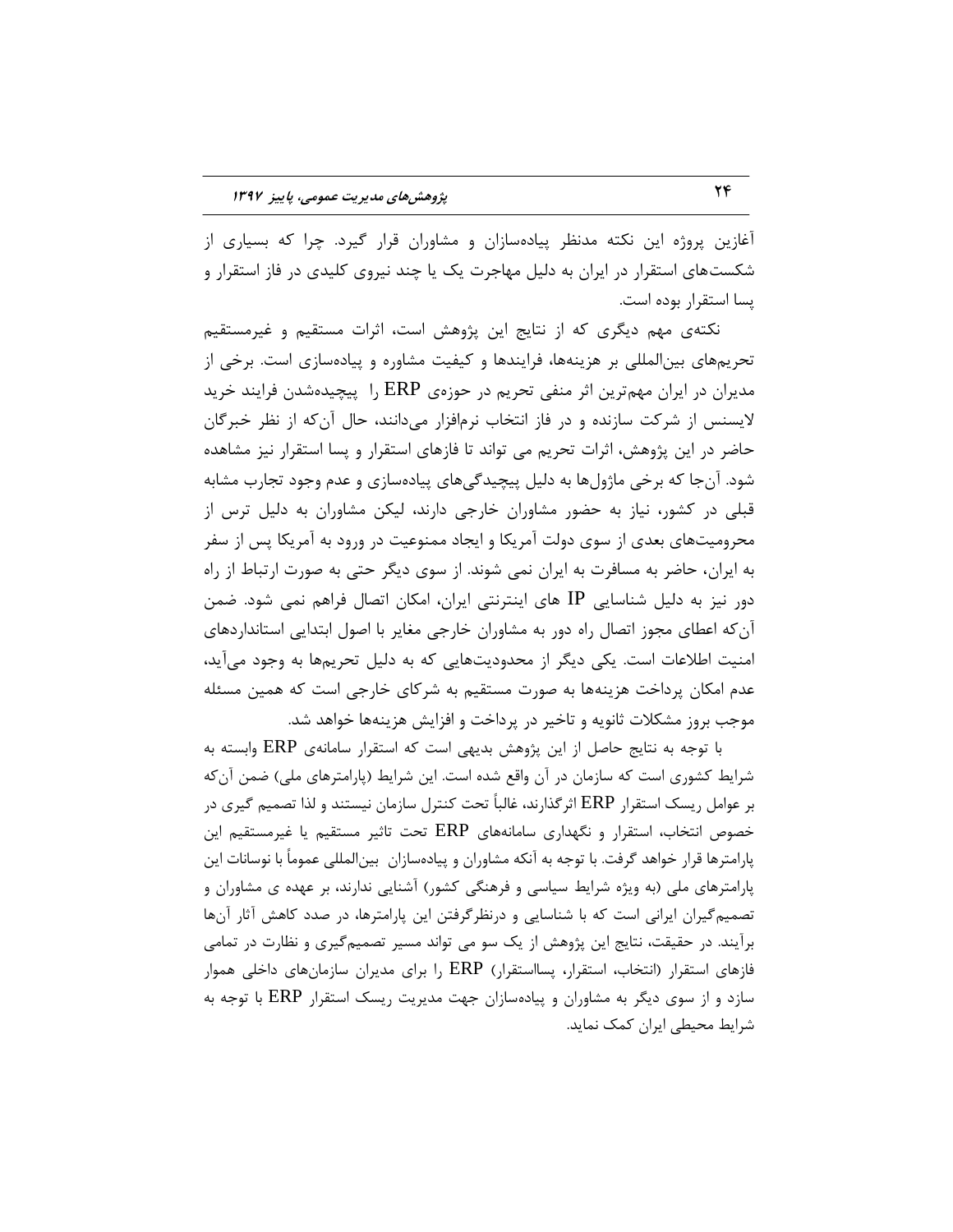#### **References**

1-Abolhosseini, A., & Mollahosseini, A. (2011). Analysis of ERP project implementation risk via fuzzy logic (case study: a company engaged in car industry). JOURNAL OF INDUSTRIAL MANAGEMENT, 6(15), 83-93 . (In Persian)

2-Alizadeh, A. R., & Hanafizadeh, P. (2007). The study of the critical success factors in the implementation of enterprise resource planning projects and their ranking. INDUSTRIAL ENGINEERING & MANAGEMENT SHARIF (SHARIF: ENGINEERING), 22(36), 87-99 . (In Persian)

3-Annamalai, C., & Ramayah, T. (2013). Does the organizational culture act as a moderator in Indian enterprise resource planning (ERP) projects? An empirical study. Journal of Manufacturing Technology Management, 24(4), 555-587 .

4-Azar, A., & Jahanyan, S. (2013). Extracting a Framework Based on Multi-Aspectual Understanding for the ERP's Success Evaluation. Management Research in Iran, 17(2), 105-124 . (In Persian)

5-Boholm, Å. (2003). The cultural nature of risk: Can there be an anthropology of uncertainty? Ethnos, 68(2), 159-178 .

6-Chang, B., Kuo, C., Wu, C.-H., & Tzeng, G.-H(2015) Using fuzzy analytic network process to assess the risks in enterprise resource planning system implementation. Applied Soft Computing, 28, 196-207 .

7-Dey, P. K., Clegg, B., & Cheffi, W. (2013). Risk management in enterprise resource planning implementation: a new risk assessment framework. Production Planning & Control, 24(1), 1-14.

8-Dezdar, S., & Ainin, S. (2011). The influence of organizational factors on successful ERP implementation. Management Decision, 49(6), 911-926 .

9-Elkhani, N., Soltani ,S., & Nazir Ahmad, M. (2014). The effects of transformational leadership and ERP system self-efficacy on ERP system usage. Journal of Enterprise Information Management, 27(6), 759-785 .

10-Erwin, E. J., Brotherson, M. J., & Summers, J. A. (2011). Understanding qualitative metasynthesis: Issues and opportunities in early childhood intervention research. Journal of Early Intervention, 33(3), 186-200 .

11-Garg, P., & Chauhan, A. (2015). Factors affecting the ERP implementation in Indian retail sector: A structural equation modelling approach. Benchmarking: an International Journal, 22(7), 1315-1340 .

12-Ghasemi, A. R. (2013). Presenting H3SE Performance Excellence Model in Petrochemical Industry. (Ph.D), University of Tehran ,(In Persian)

13-Glaser, B., & Strauss, A. (1967). The discovery of grounded theory Chicago. Adeline, USA .

14-Goldkuhl, G., & Cronholm, S. (2003). Multi-grounded theory–Adding theoretical grounding to grounded theory. Paper presented at the 2nd European Conference on Research Methodology for Business and Management Studies, Reading University, Reading, UK.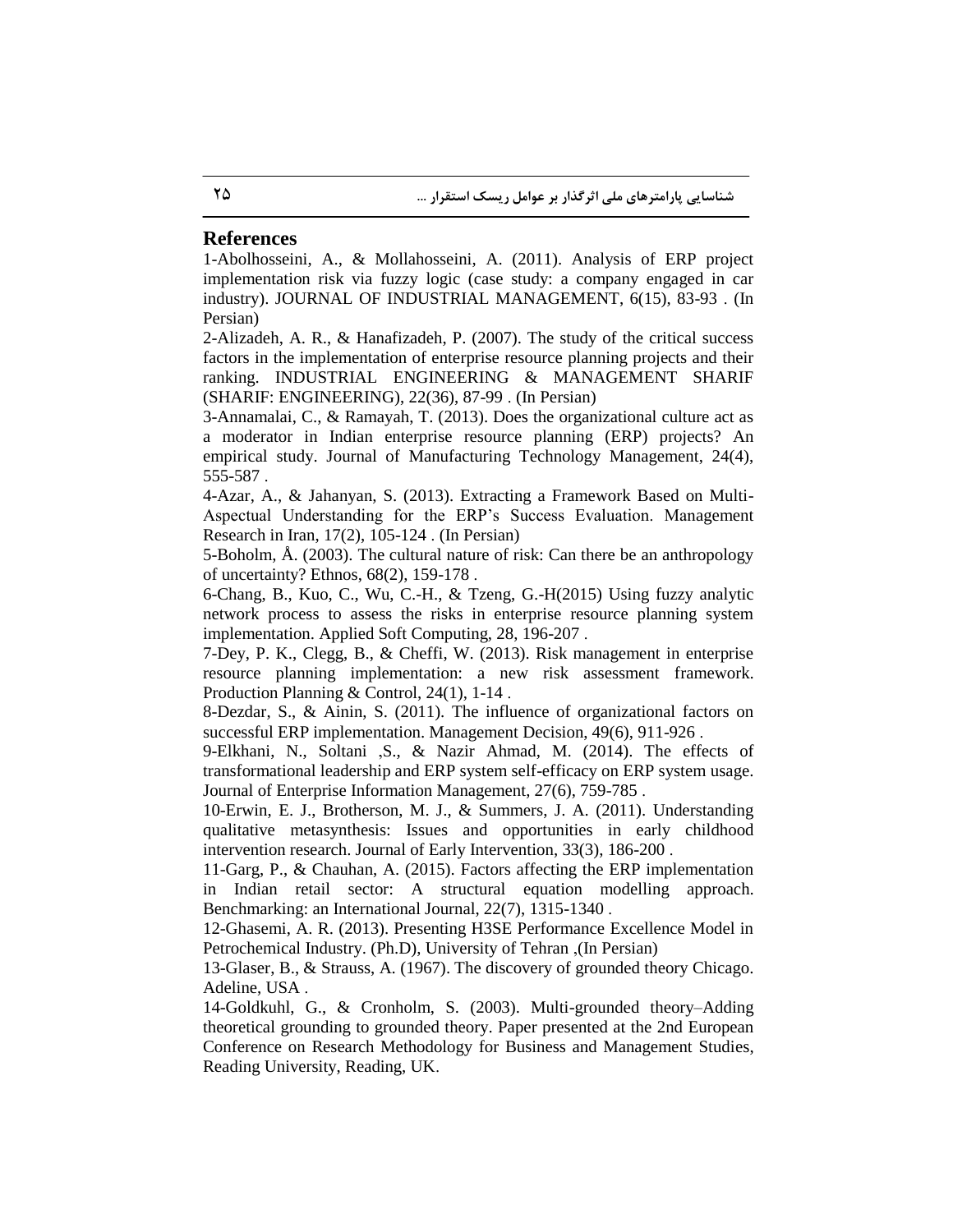15-Gomnam Sefiddarboni, M., Naserzadeh, S. M. R., Rouhani, S., & ghaherdoost, A. R. (2015). Investigating mutual efects of critical failure factors of ERP implementation in Iranian industries with Grey-based DEMATEL method. Journal of Information Technology Management, 6(4), 649-674. (In Persian) doi:10.22059/jitm.2015.52455

16-Hakim, A., & Hakim, H. (2010). A practical model on controlling the ERP implementation risks. Information Systems, 35(2), 204-214 .

17-Hanafizadeh, P., Dadbin, S., & barati, m. (2012). A Survey of the Implementation Aspects of Enterprise Resource Planning and Customer Relationship Management Systems in Iranian Companies. Journal of Information Technology Management, 4(11), 25-40. (In Persian) doi:10.22059/jitm.2012.24999

18-Huang, Z., & Palvia, P. (2001). ERP implementation issues in advanced and developing countries. Business Process Management Journal, 7(3), 276-284 .

19-Iranzadeh, S. (2015). Explaining and selecting ERP and ranking the implementation affecting factors(Case study: Automotive parts of East Azarbaijan). Journal of productivity management, 9(34), 73-90 .(In Persian)

20-Jarrar, Y. F., Al-Mudimigh, A., & Zairi, M. (2000). ERP implementation critical success factors-the role and impact of business process management. Paper presented at the Management of Innovation and Technology, 2000. ICMIT 2000. Proceedings of the 2000 IEEE International Conference on.

21-khadivar, a., babaei zakliki, m. a., & mousavi kiasari, z. (2017). The Role of IT Governance in ERP System Success. Organizational Resources Management Researchs, 7(3), 117-134 .(In Persian)

22-Khanlari, A., & Kafaee, O. (2014a). Investigating the impact of Business Strategy on ERP post-implementation success, a study on Iranian Firms. Industrial Management, 6(2), 241-262. (In Persian) doi:10.22059/imj.2014.50701.

23-Khanlari, A., & Kafaee, O. (2014b). Investigating the impact of Organizational Structure on ERP post-implementation success, a study on Iranian Firms. Journal of Information Technology Management, 6(1), 47-70. (In Persian) doi:10.22059/jitm.2014.50050

24-Landis, J .R., & Koch, G. G. (1977). An application of hierarchical kappatype statistics in the assessment of majority agreement among multiple observers. Biometrics, 363-374 .

25-Lopez, C., & Salmeron, J. L. (2014). Dynamic risks modelling in ERP maintenance projects with FCM. Information Sciences, 256, 25-45 .

26-Mahmoodi, J., & Ahmadi, F. (2008). Determining the Critical Success factors of ERP In governmental organizations of Iran. Quarterly Journal of Modern Economics and Business, 13, 67-88 .(In Persian)

27-Markus, M. L., & Tanis, C. (2000). The enterprise systems experience-from adoption to success. Framing the domains of IT research: Glimpsing the future through the past, 173, 207-173 .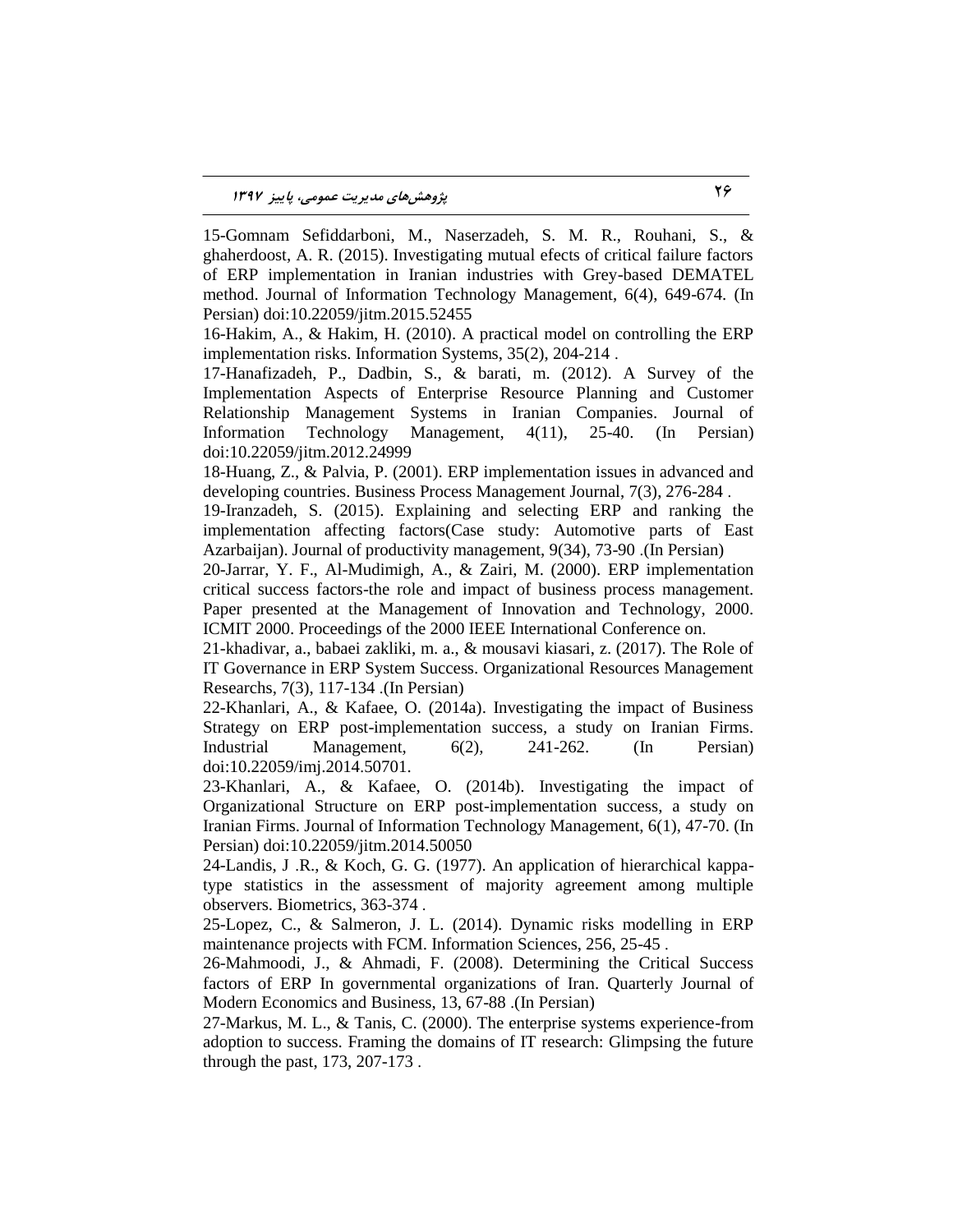28-Moalagh, M., Shahriari, G., & Zare Ravasan, A. (2013). The impacts of Organizational Culture on ERP Projects Implementation Success. IT Management Studies, 1(4), 88-111 .(In Persian)

29-Mousakhani, M., Mirshojaei, S. H., HassanZadeh, R., & HaghKhah, D. (2014). Providing a Model for Measuring the Requirements of ERP Project Implementation (A Case Study of Qazvin Azad University). Journal of Development Management and Transformation, 19(1), 1-9 .(In Persian)

30-Nayebzadeh, M., Saadatjoo, F., & Dehnavi, H. D. (2014). Identifying and Ranking Factors affecting the Successful Implementation of ERP by using Fuzzy Delphi and Fuzzy Analytical Hierarchy Process. International Journal of Academic Research in Business and Social Sciences, 4(2), 440 .

31-O'Leary, D. E. (2002). Discussion of information system assurance for enterprise resource planning systems: unique risk considerations. Journal of Information systems, 16(s-1), 115-126 .

32-Ojiako, U., Papadopoulos, T., Thumborisuthi, C., & Fan Yang, Y. (2012). Perception variability for categorised risk factors. Industrial management & data systems, 112(4), 600-618 .

33-Poba-Nzaou, P., Raymond ,L., & Fabi, B. (2008). Adoption and risk of ERP systems in manufacturing SMEs: a positivist case study. Business Process Management Journal, 14(4), 530-550 .

34-Pooya, A., & Zahmatdoost, E. (2015). Identifying the success factors of the implementation of the integrated enterprise resource planning (ERP) system and finding and ranking the cause-and-effect relationships. Paper presented at the International Conference on New Directions in Management, Economics and Accounting. (In Persian)

35-Pooya, A. B., Maliheh. (2014). The Effect of Organizational Citizenship Behaviors on the Success of Enterprise Resource Planning (ERP) Information Systems. Iranian Journal of Information Processing Management, 29(2), 399- 424 .(In Persian)

36-Pouransafar, M., Cheperli, M., & Faraj Tabrizi, M. R. (2013 .(Failure Factors of ERP Projects in an Iranian Context. IOSR Journal of Business and Management, 9(4), 83-87 .

37-Rasoolian, M. (2015). Vision, the critical factor of enterprise resource planning (ERP). Strategic Management Research, 21(58), 117-137 .(In Persian) 38-Ravasan, A. Z., & Mansouri, T. (2014). A FCM-based dynamic modeling of ERP implementation critical failure factors. International Journal of Enterprise Information Systems (IJEIS), 10(1), 32-52 .

39-Rittgen, P. (2007). Multi-grounded development of enterprise modeling methods: The case of SIMM. Paper presented at the Managing worldwide operations and communications with information technology. Vancouver: Information Resources Management Association International Conference, Idea Group.